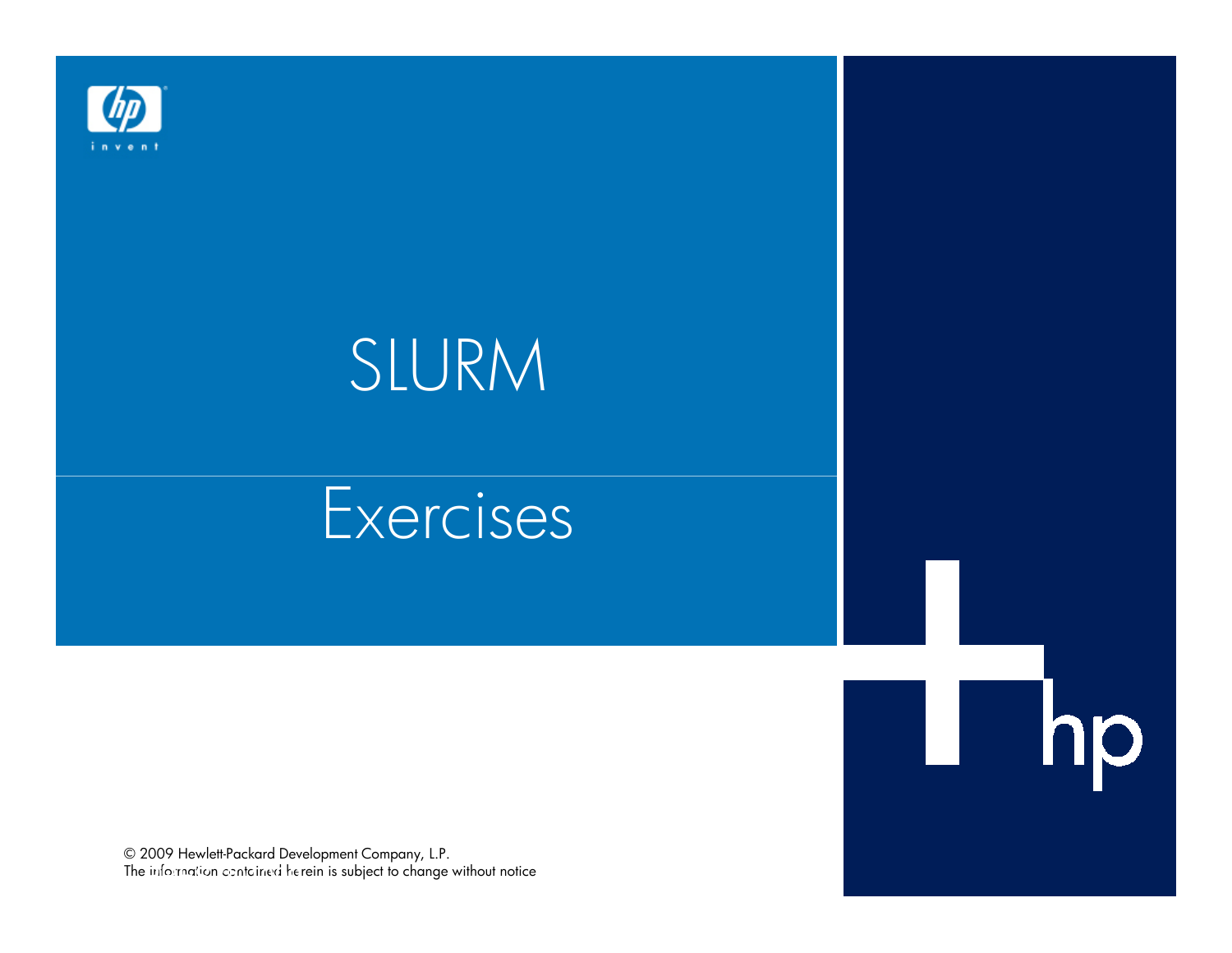

# SLURM Architecture

#### •Two daemons

- slurmctld controller, optional backup
- slurmd per node worker daemon

#### •• Some user commands

- − sacct - display job accounting information
- scancel signal or cancel a job or job step
- scontrol administration tool, get/set configuratio n
- − sinfo - reports general system information
- squeue reports job and job step information
- smap graphical information viewer
- $-$  srun  $\qquad$  submit/initiate job or job step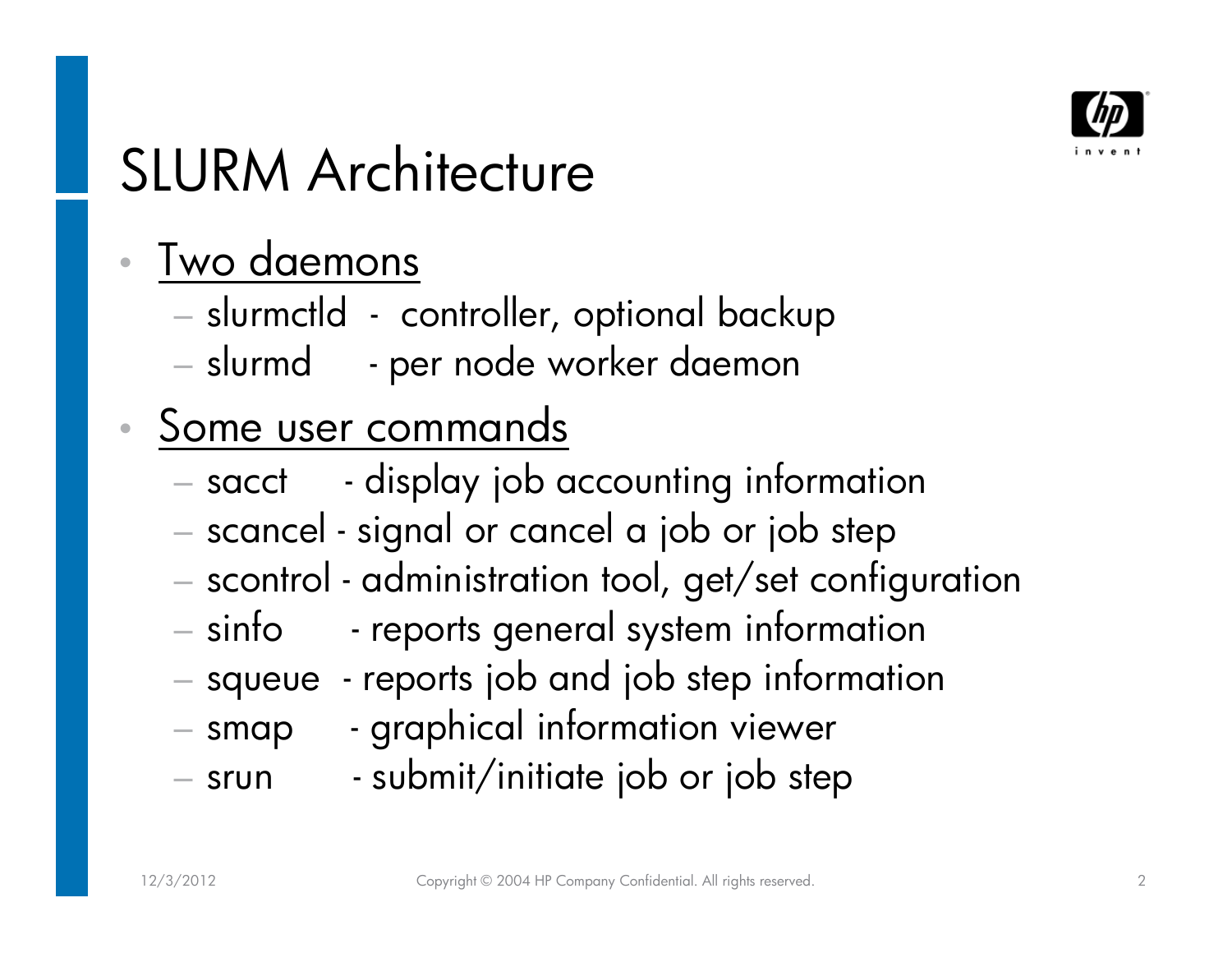

### Slurm daemons on XC

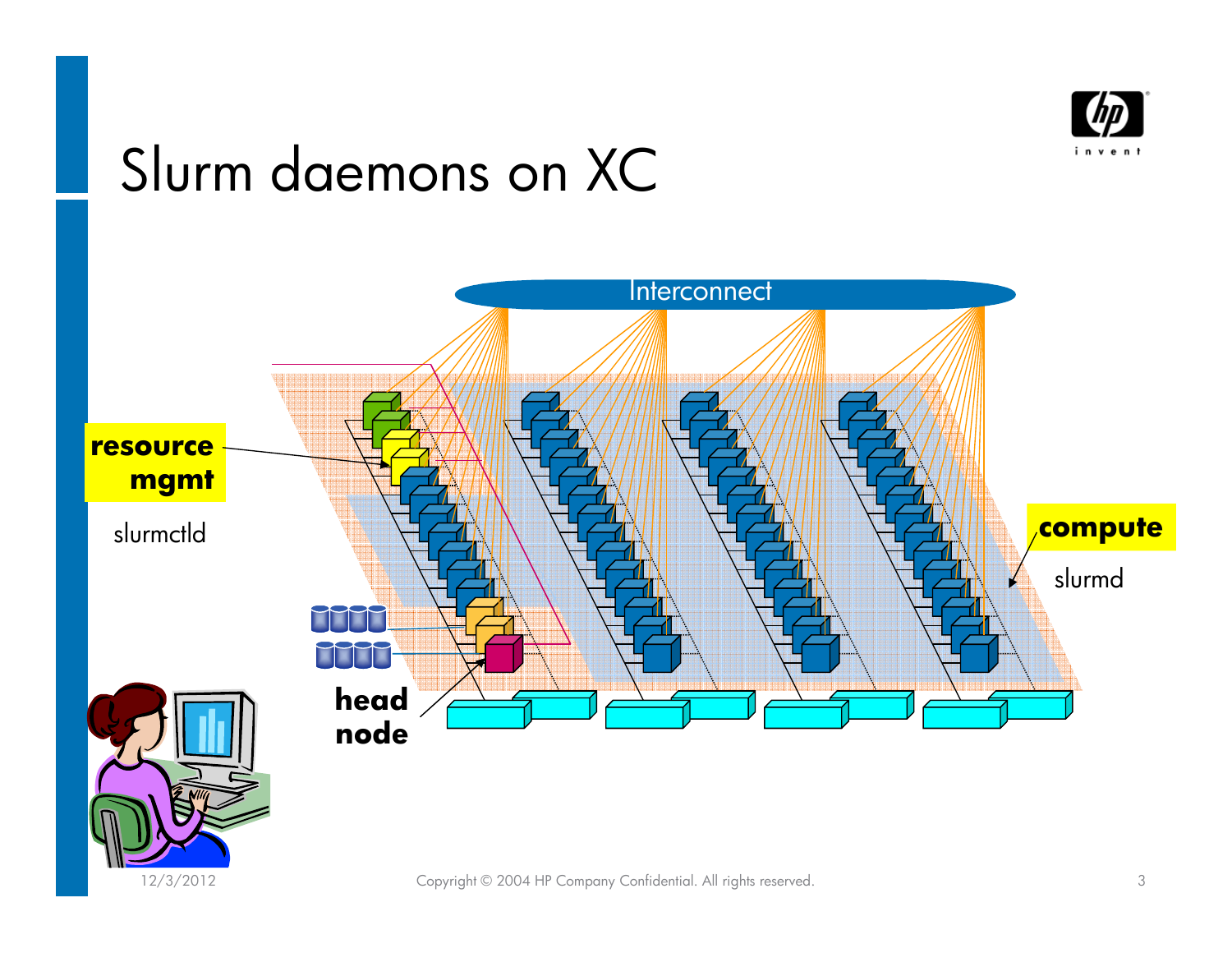

### Preparation for Slurm

- •Log on as your user
- • Get the examples
	- YOU already got them yesterday. To get there type
		- cd
		- cd slurm
- $\bullet$  Make sure that the mpi module is loaded
	- module load mpi
	- $-$  module avail
- • Check the your Slurm is running
	- $\,$  srun hostname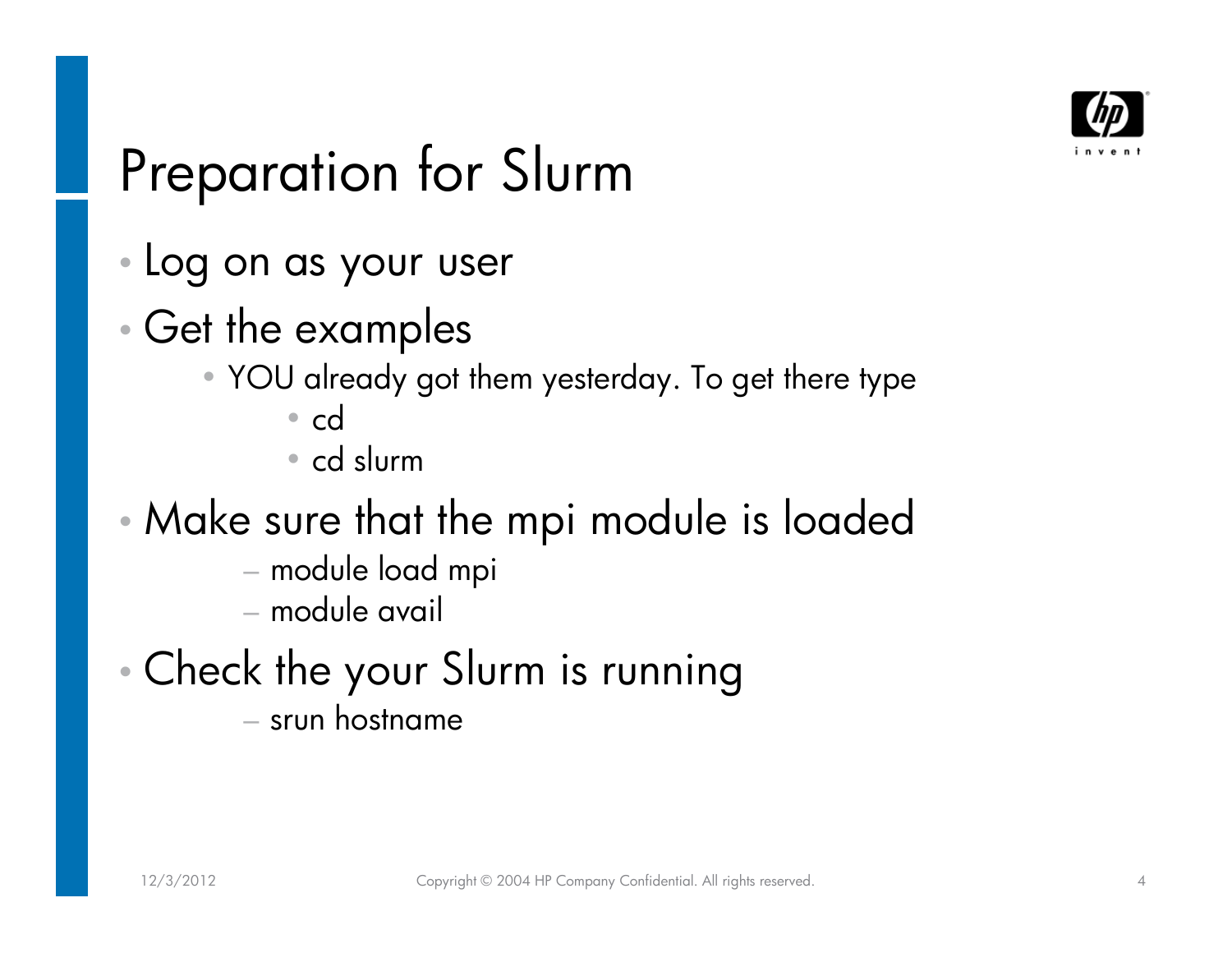### scontrol



•Check the status of the partition and daemon using scontrol

[user@n16 root]# **scontrol ping** 

[user@n16 root]# **scontrol show partition**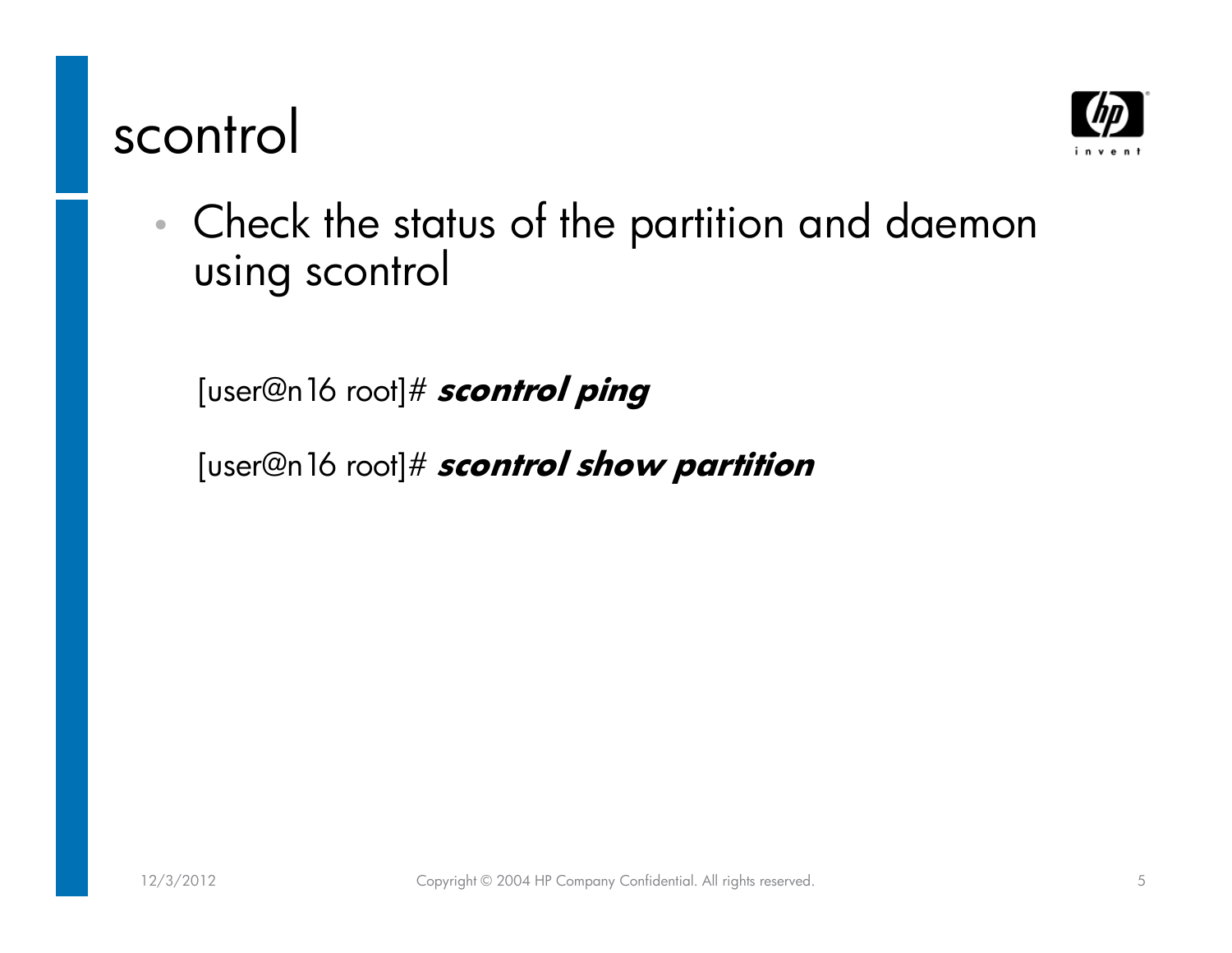# sinfo



•Check the status of all the nodes

```
[user@n260 ~]$ sinfo
```

```
[user@n260 ~]$ sinfo –all
```

```
[user@n260 ~]$ sinfo --long --Node --exact
```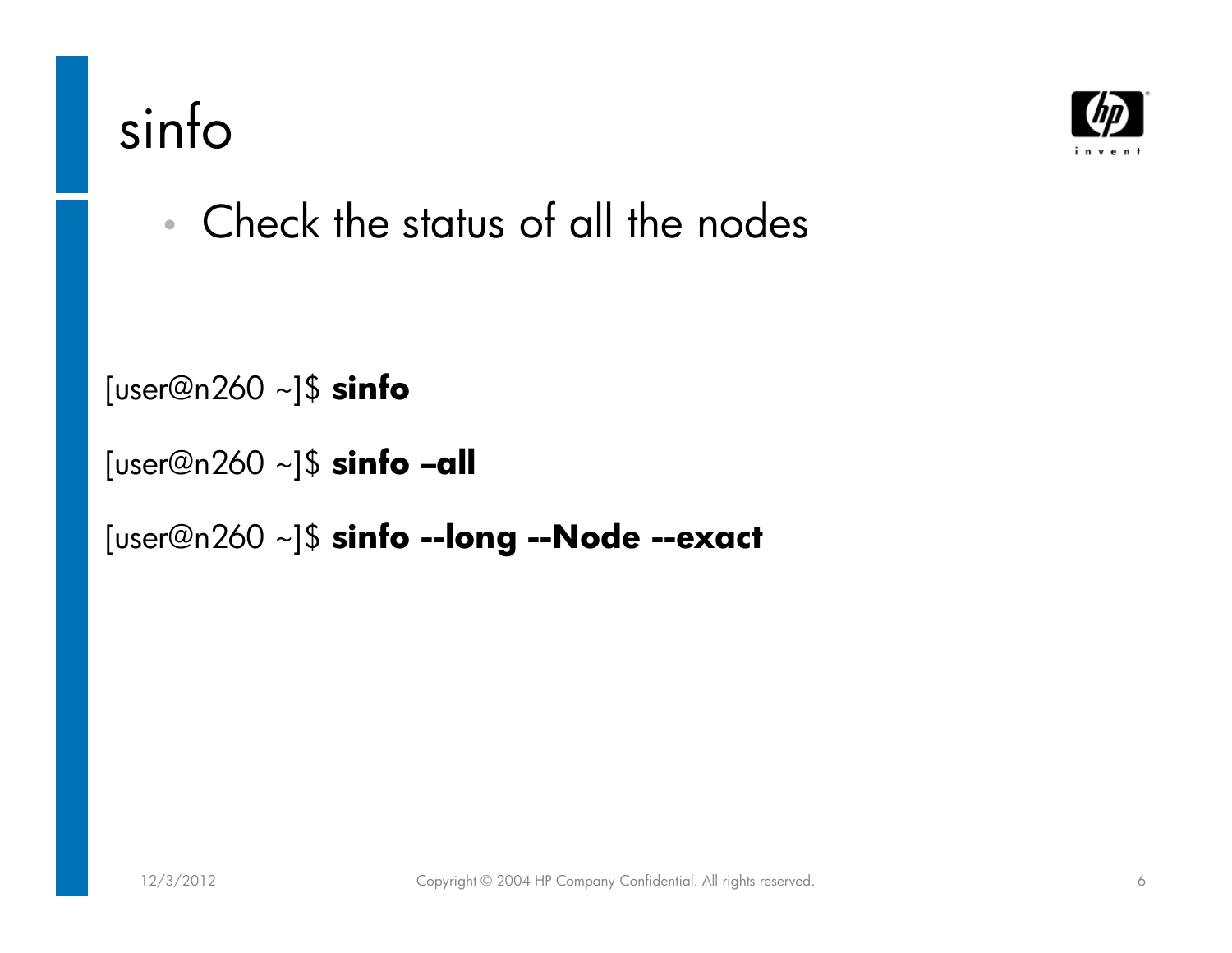

### srun resource request options

| <b>Short</b><br>form     | Long form       | <b>Description</b>                                      |
|--------------------------|-----------------|---------------------------------------------------------|
| -n                       | --ntasks        | processors count                                        |
| $-N$                     | -nodes          | Node count                                              |
| $-C$                     | --cpus-per-task | count of CPUs required per task                         |
| $-r$                     | -relative       | start allocation on specified node<br>within allocation |
| $-W$                     | -nodelist       | include (at least) the listed nodes                     |
| $-A$                     | --allocate      | Allocate a number of processors                         |
| $-X$                     | --exclude       | exclude listed node(s)                                  |
| $\overline{\mathcal{C}}$ | --constraint    | Constrain allocation based on given<br>feature list     |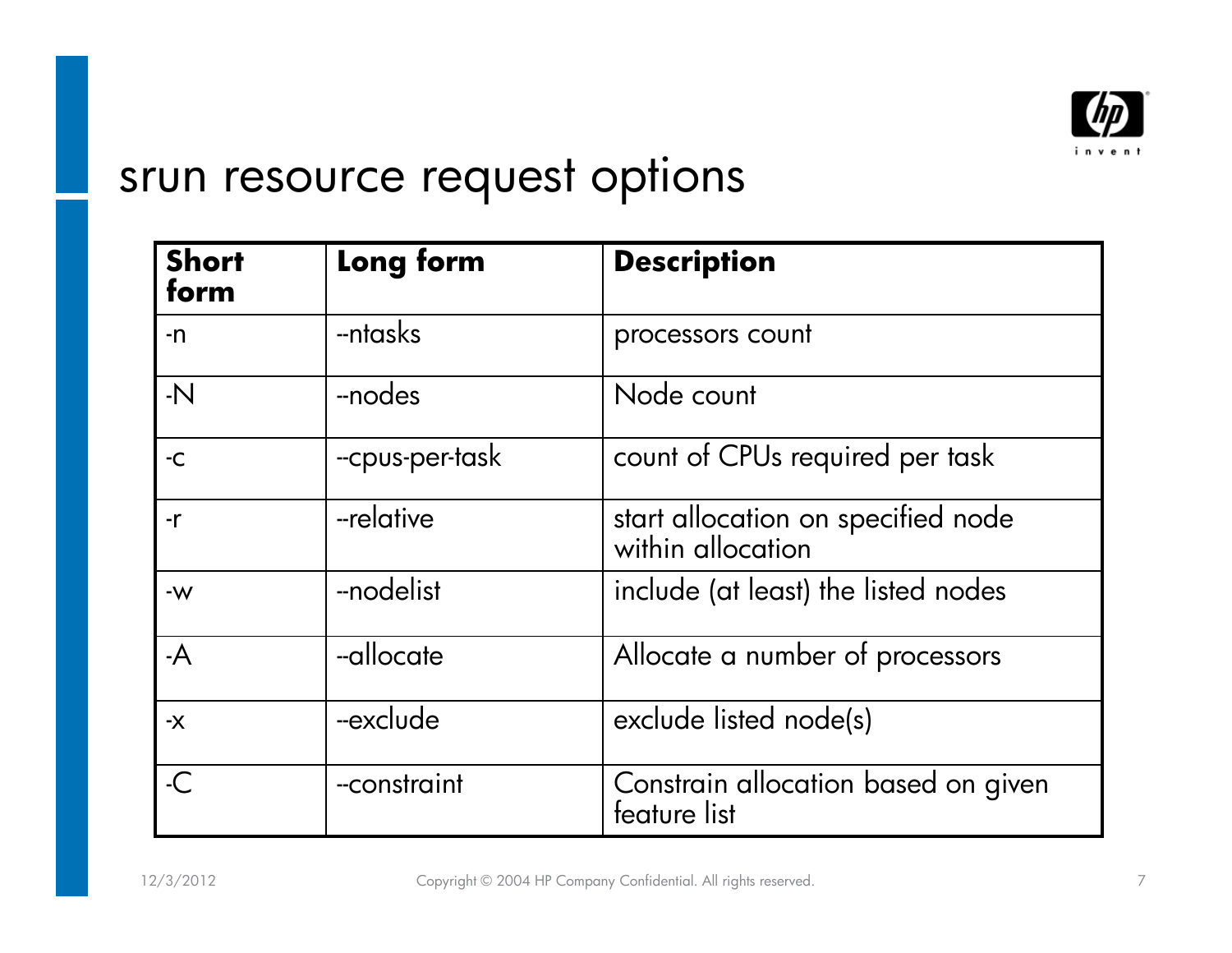

# Running Simple Jobs

[user@n260 ~]\$ **srun hostname**

[user@n260 ~]\$ **srun –N 2 hostname**

[user@n260 ~]\$ **srun –c 2 hostname**

[user@n260 ~]\$ **srun –c 4 hostname**

[user@n260 ~]\$ **srun -N 3 –n 6 hostname**

[user@n260 ~]\$ **srun -N 2 –n 8 hostname**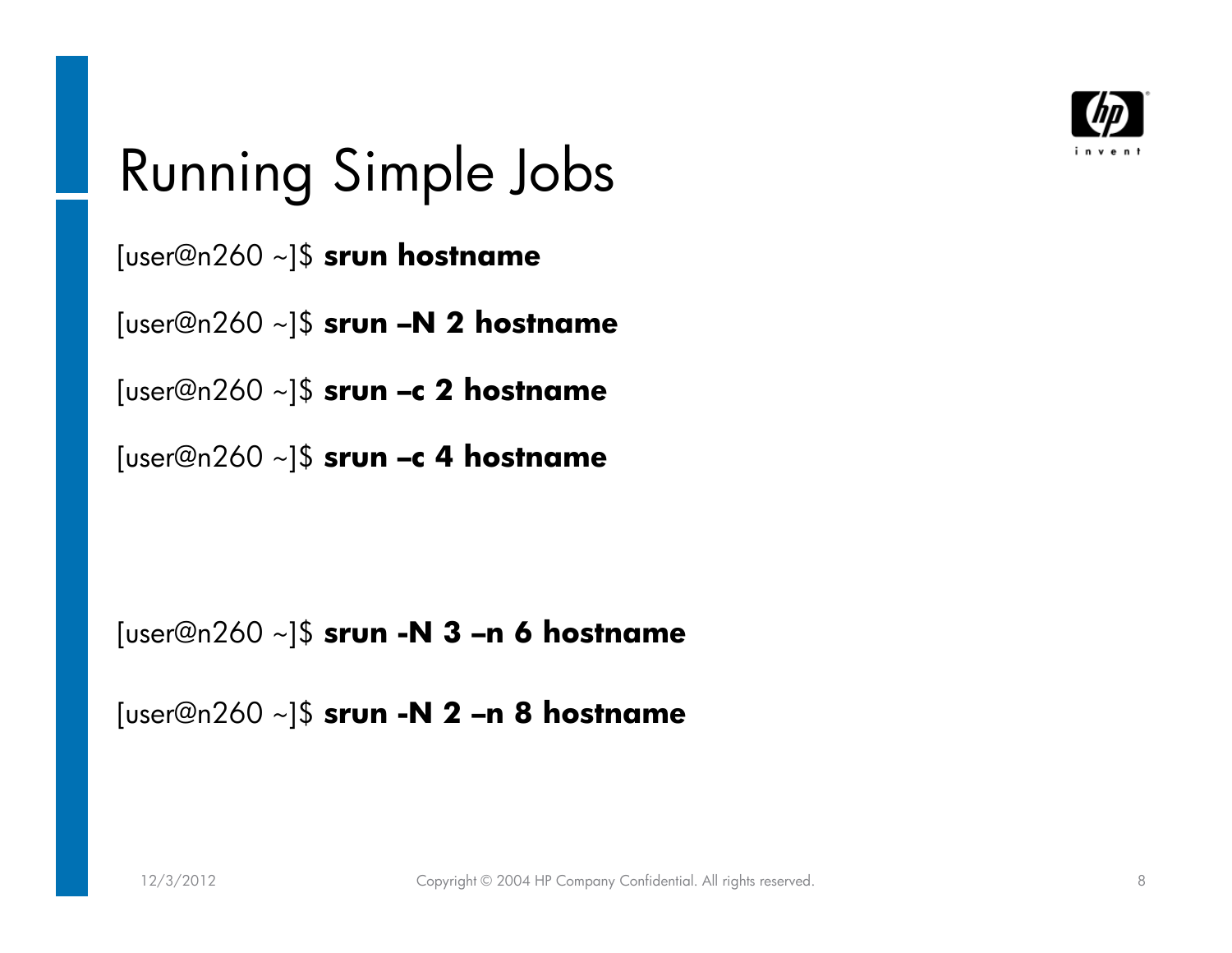

### More Simple Jobs

```
[user@n260 ~]$ srun –N2 –-label hostname
```

```
[user@n260 ~]$ srun –n10 –N1 –-label hostname
```

```
[user@n260 ~]$ srun –N2 bashType "ls"
Type "ls –lart"
Type "touch `hostname`_yournameType "ls –lart"
double "CTRL-C" to kill
```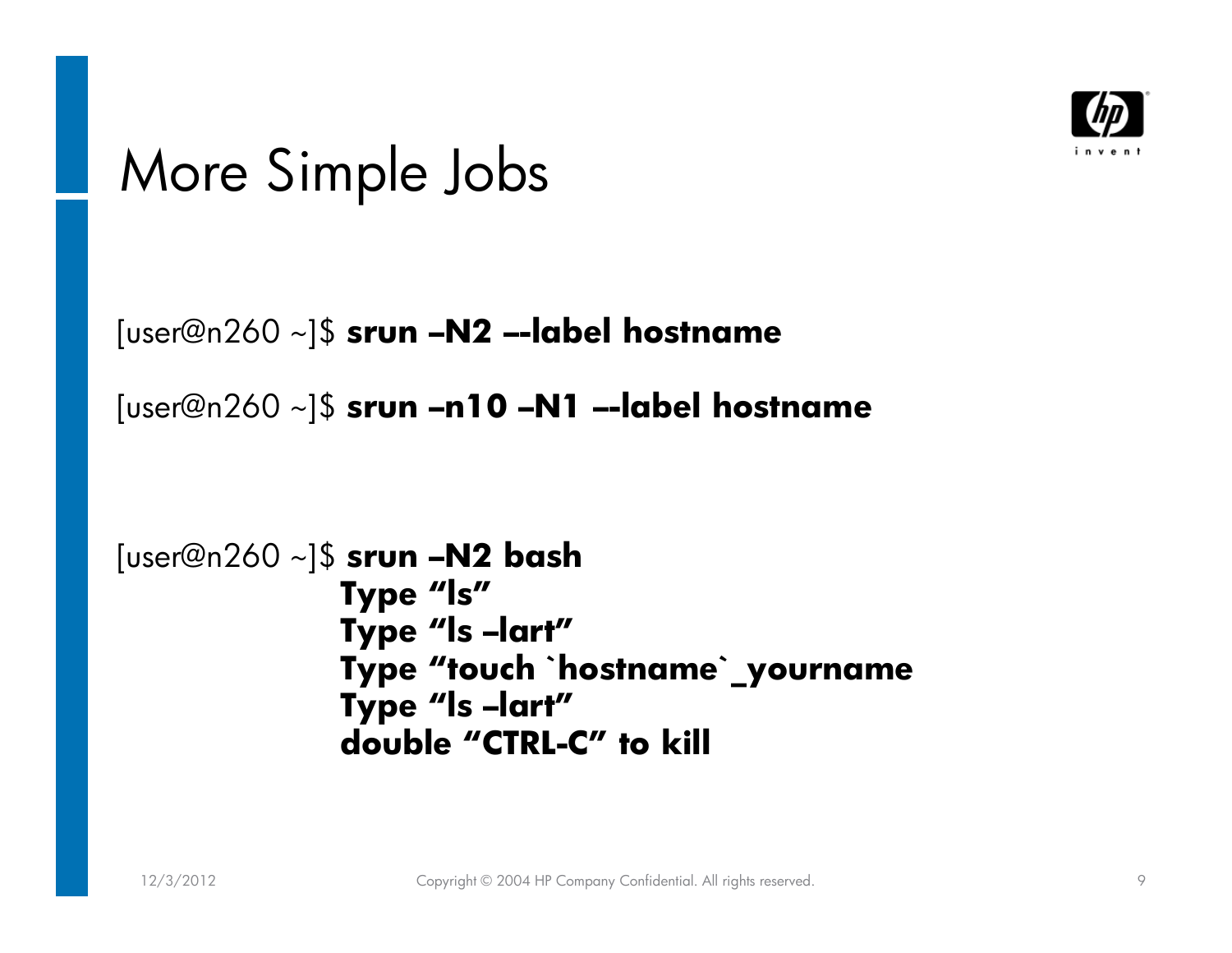

[user@n260 ~]\$ srun -N 2 -p pappa --nodelist=n[300-301] hostname

 $[user@n260$  ~]\$ srun -N 2 -n 4 -p pappa --nodelist=n $[300-301]$ hostname

 $[user@n260 ~ 302]$  srun -N 1 -n 4 -p pappa --nodelist=n $[300-302]$ hostname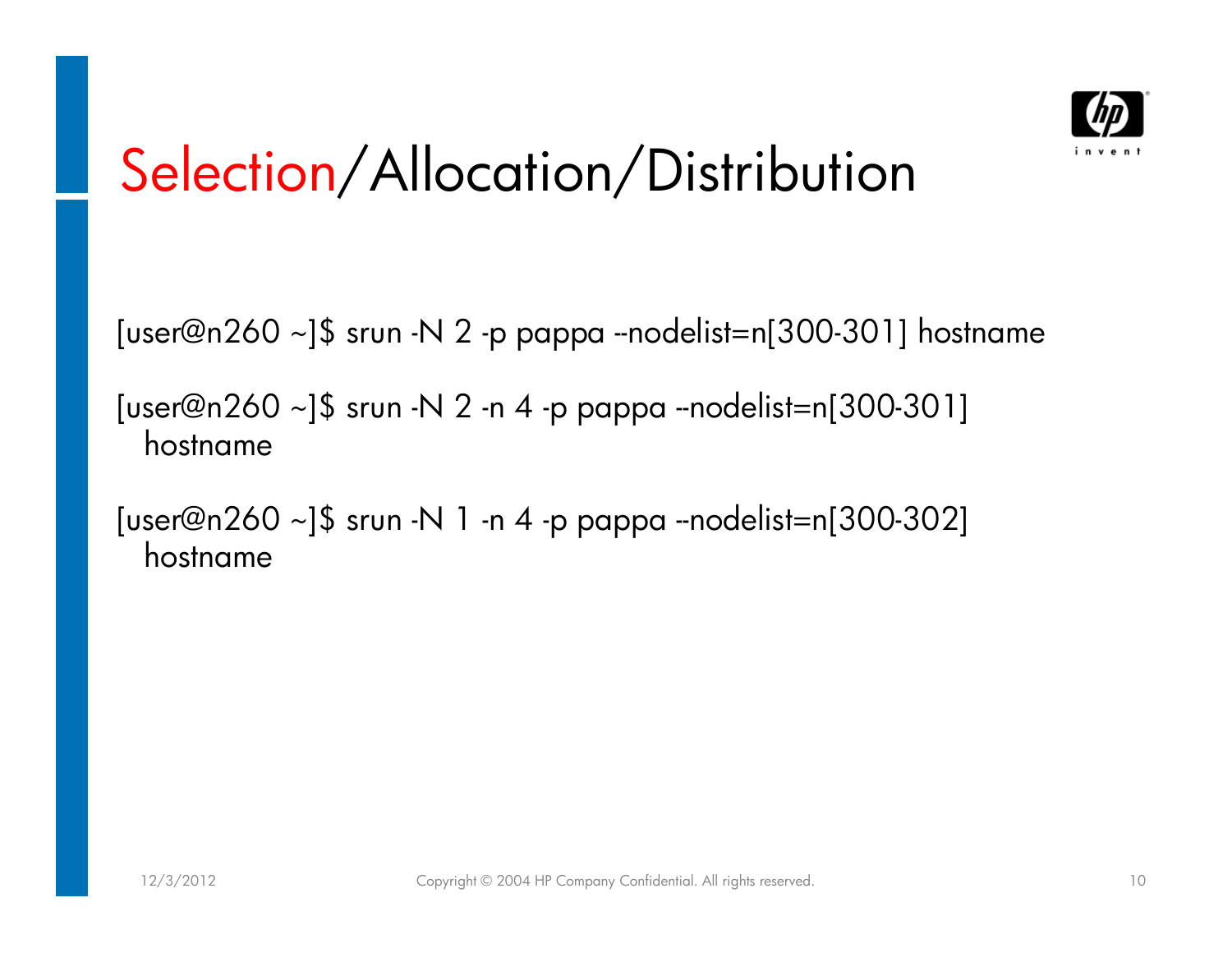

[user@n260 ~]\$ srun -N 3 -n 5 -p pappa hostname

[user@n260 ~]\$ srun -N 3 -n 5 –ntasks-per-node=2 -p pappa hostname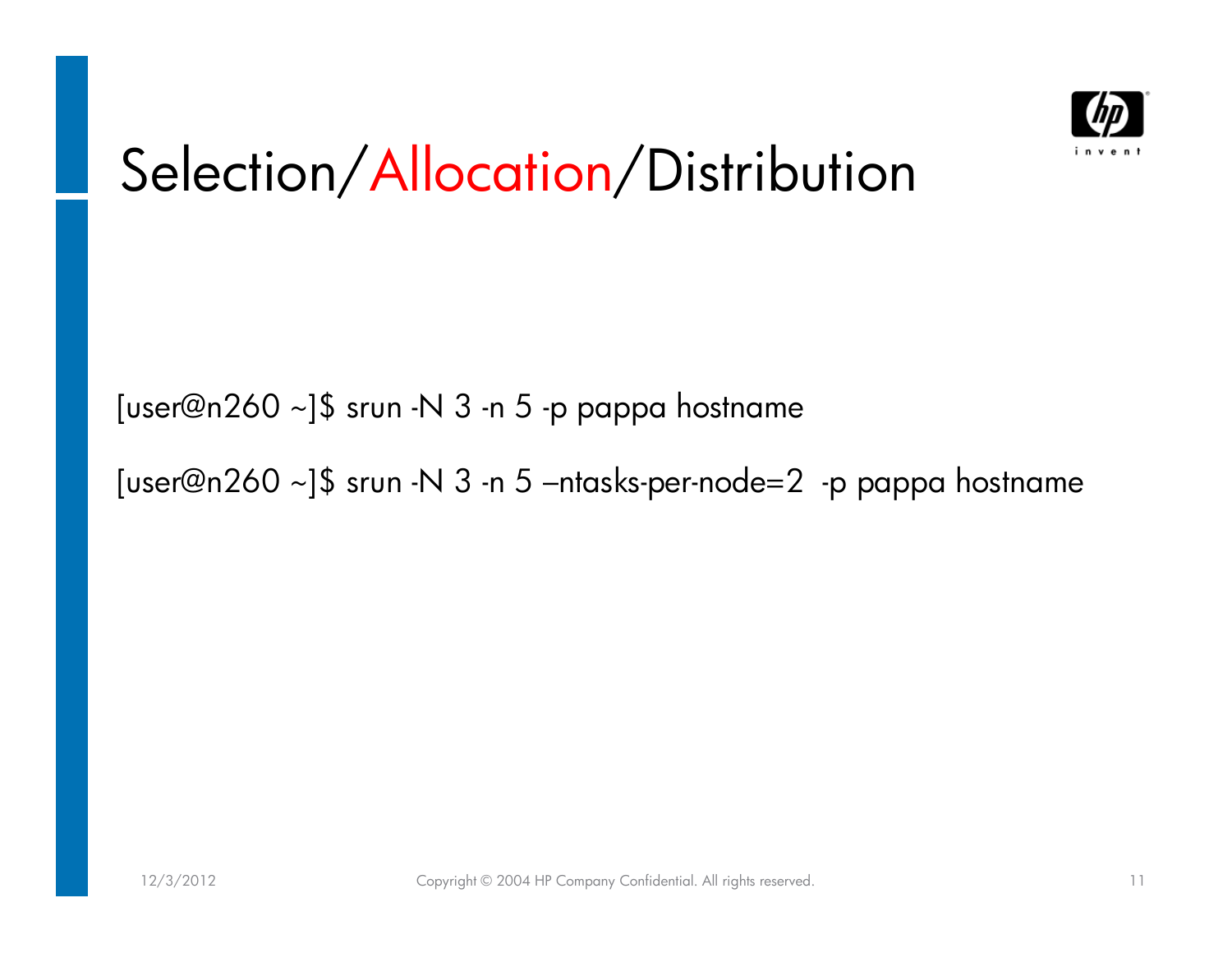

[user@n260 ~]\$ srun --nodes=3 --ntasks=4 --label --distribution=block hostname

• [user@n260 ~]\$ srun --nodes=3 --ntasks=4 --label --distribution=cyclic hostname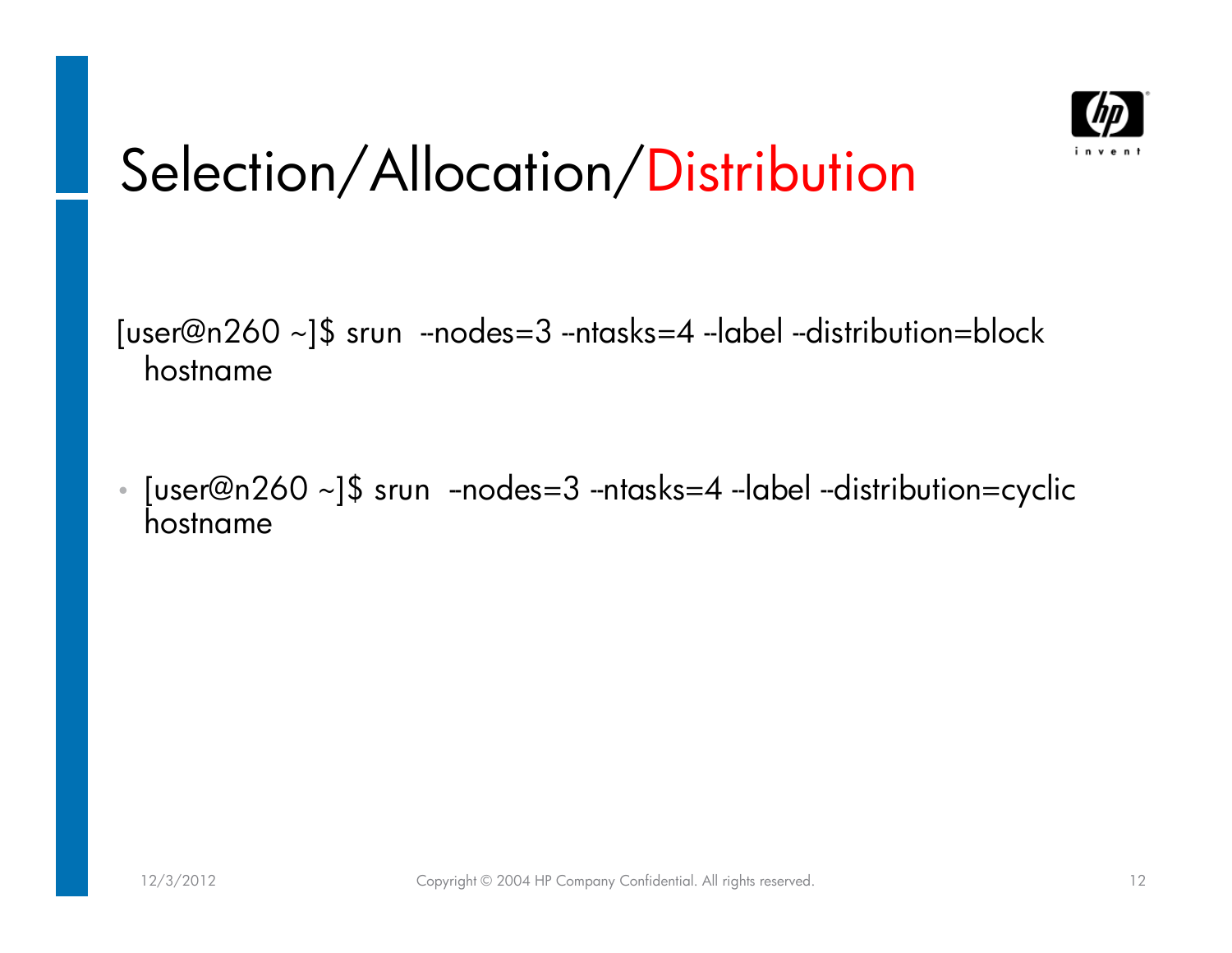

[user@n260 ~]\$ srun --nodes=3 --ntasks=4 --label --distribution=block hostname

• [user@n260 ~]\$ srun --nodes=3 --ntasks=4 --label --distribution=cyclic hostname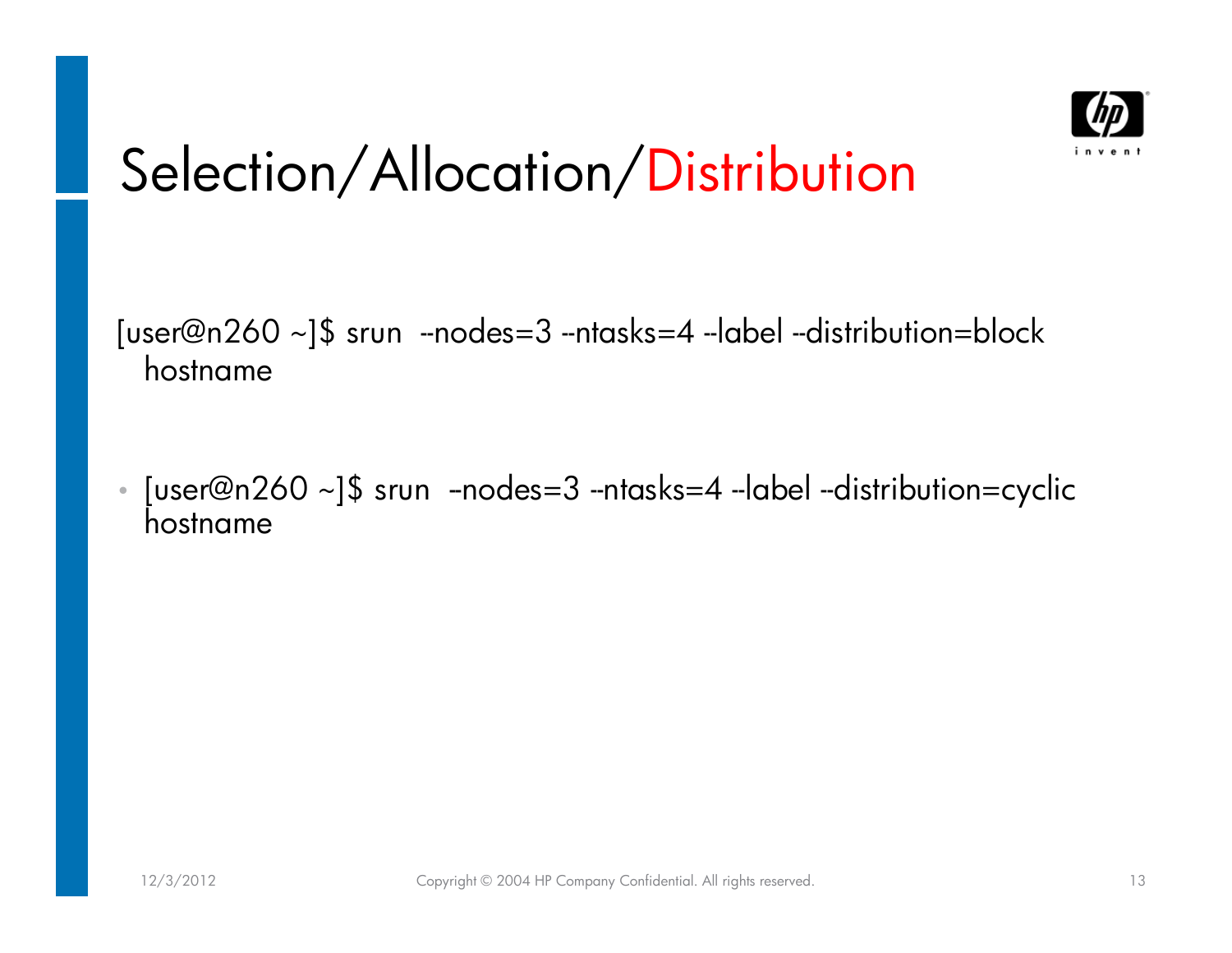

### Monitor Jobs

- •• Open another ssh connection to the cluster (lets call it T2)
- $\bullet$ Type

• watch "squeue –t all"

- $\bullet$ • In the initial terminal run some jobs
	- \$ srun –N2 sleep 60 &
	- \$ srun hostname
	- \$ srun –N 4 uptime
- •In terminal T2 watch the jobs come and go….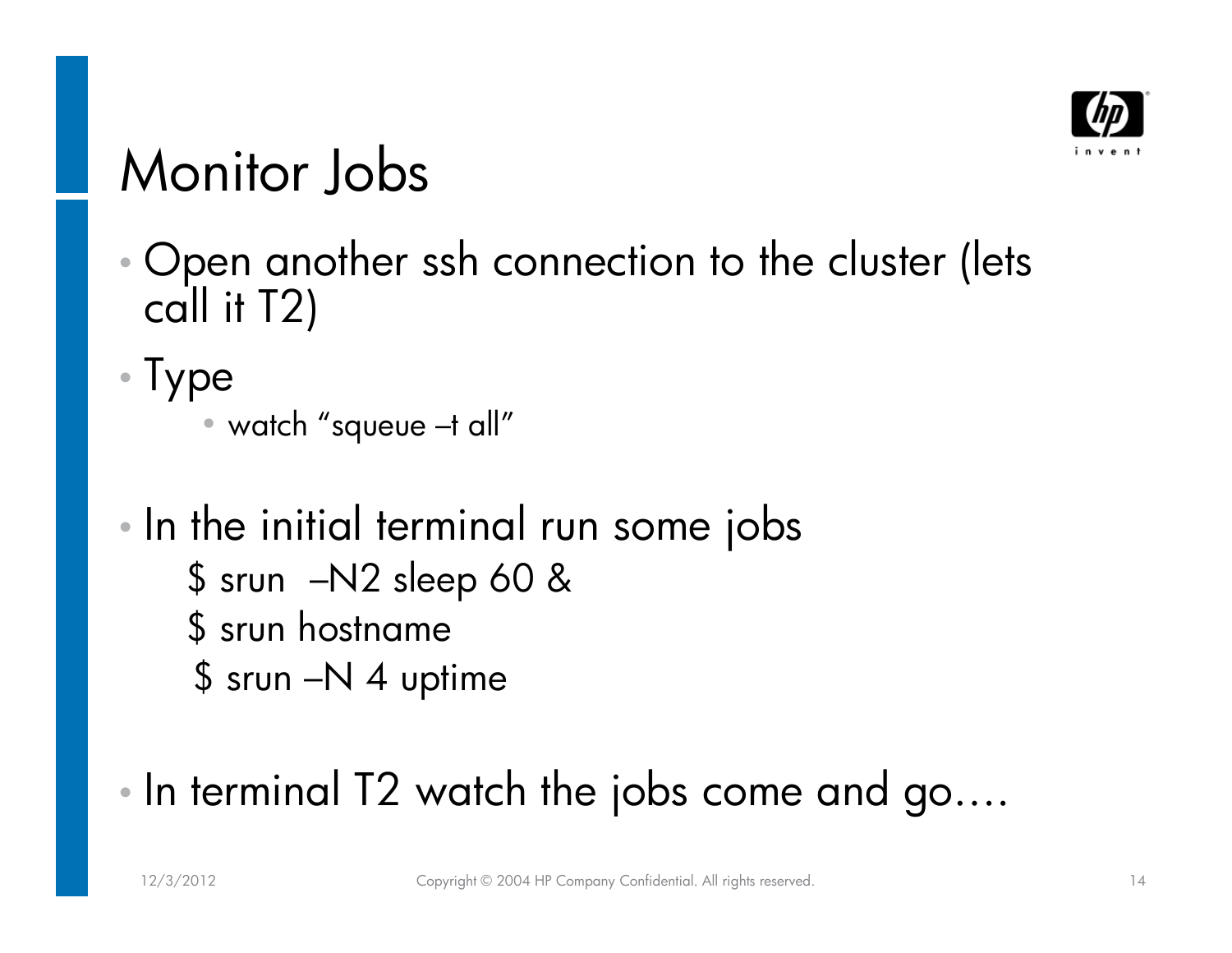

# Cancel Jobs

• In the initial terminal run again some jobs \$ srun –N2 sleep 100 &

• Type the following commands \$squeue ( check the job ID)  $$sacct - j <$ Job $Id$  (just to check that the job is Running) \$sacct --long -j <Job\_Id> $\$$ s $\alpha$ n $\operatorname{cel} <$ Jo $\operatorname{bol\_id>}$  (that you obtain in the previous command)  $$sacct -j   $Id >$  (just to check that the job was cancelled)$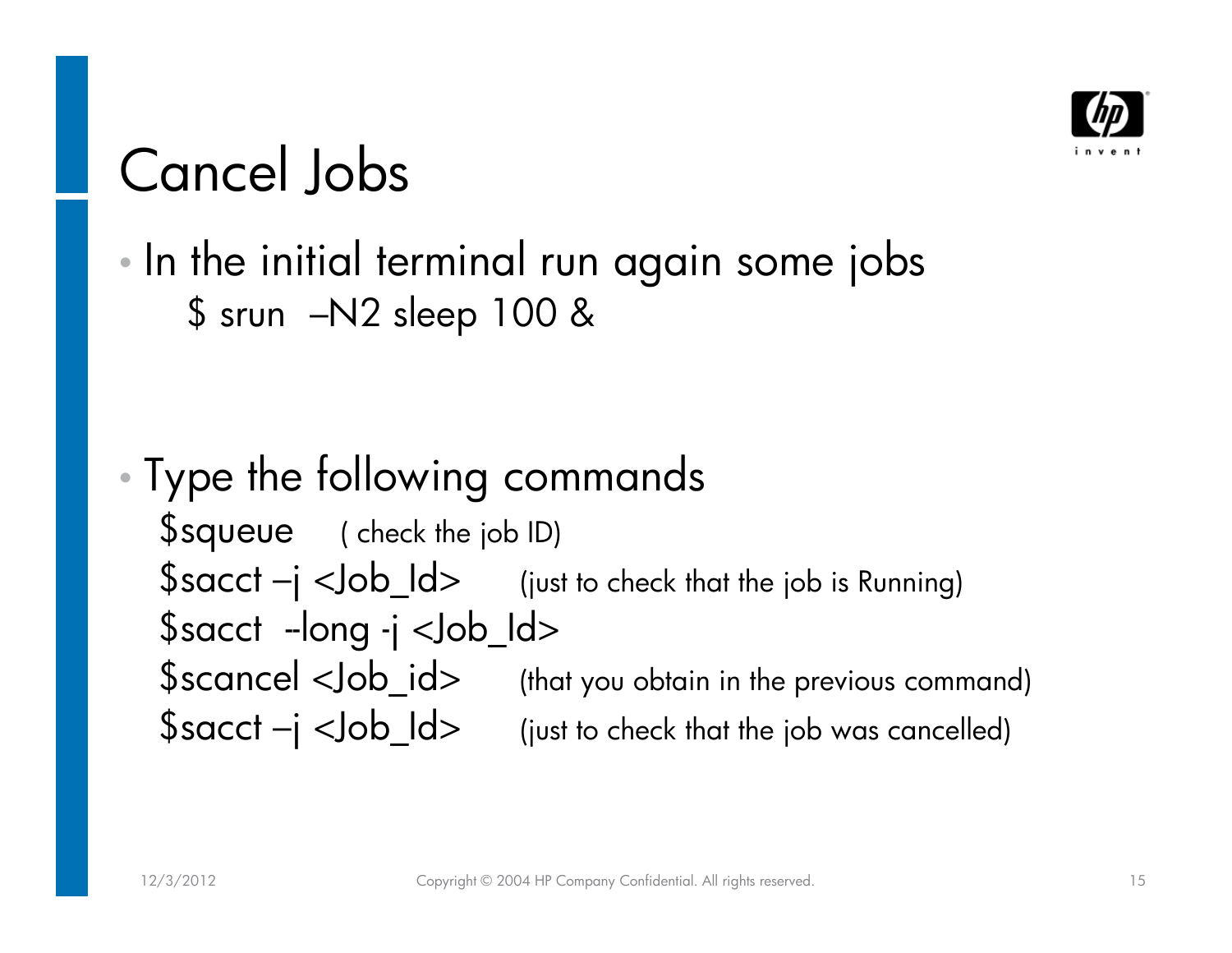

### Details about the jobs

[user@n260 ~]\$ srun --nodes=2 --ntasks=4 --ntasks-per-node=2 sleep 30&

[user@n260 ~]\$ squeue  $\rightarrow$  TO get the JOB ID

[user@n260 ~]\$ scontrol --detail show job JOB\_ID

```
Somewhere it is written the CPUs allocation.
NumNodes=2 NumCPUs=4 CPUs/Task=1 ReqS:C:T=*:*:*Nodes=n300 CPU_IDs=5-6 Mem=1024
Nodes=n301 CPU_IDs=0-1 Mem=1024
```
#### **Repet the same for**

[user@n260 ~]\$ srun --nodes=2 --ntasks=4 sleep 30 &How are the processes distributed?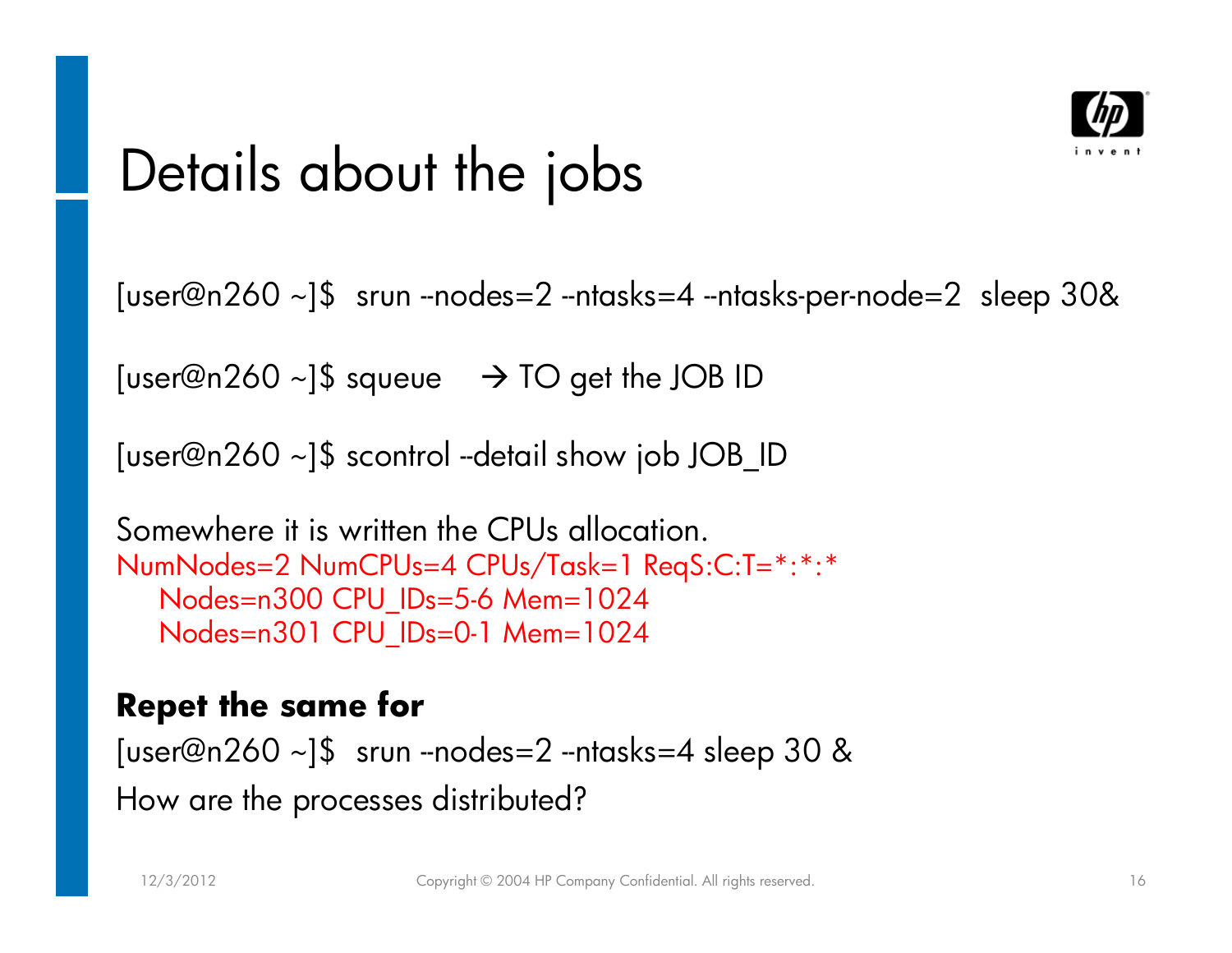

### Details about CPUs

```
[user@n260 ~]$ srun --nodes=2 --ntasks=4 --tasks-per-node=2 sleep 30&
```
[user@n260 ~]\$ squeue  $\rightarrow$  TO get the JOB ID

[user@n260 ~]\$ sstat -j JOB\_ID –pidformat

[user@n260 ~]\$ sstat --format=AveCPU,AvePages,AveRSS,AveVMSize,JobID - <sup>j</sup> JOB\_ID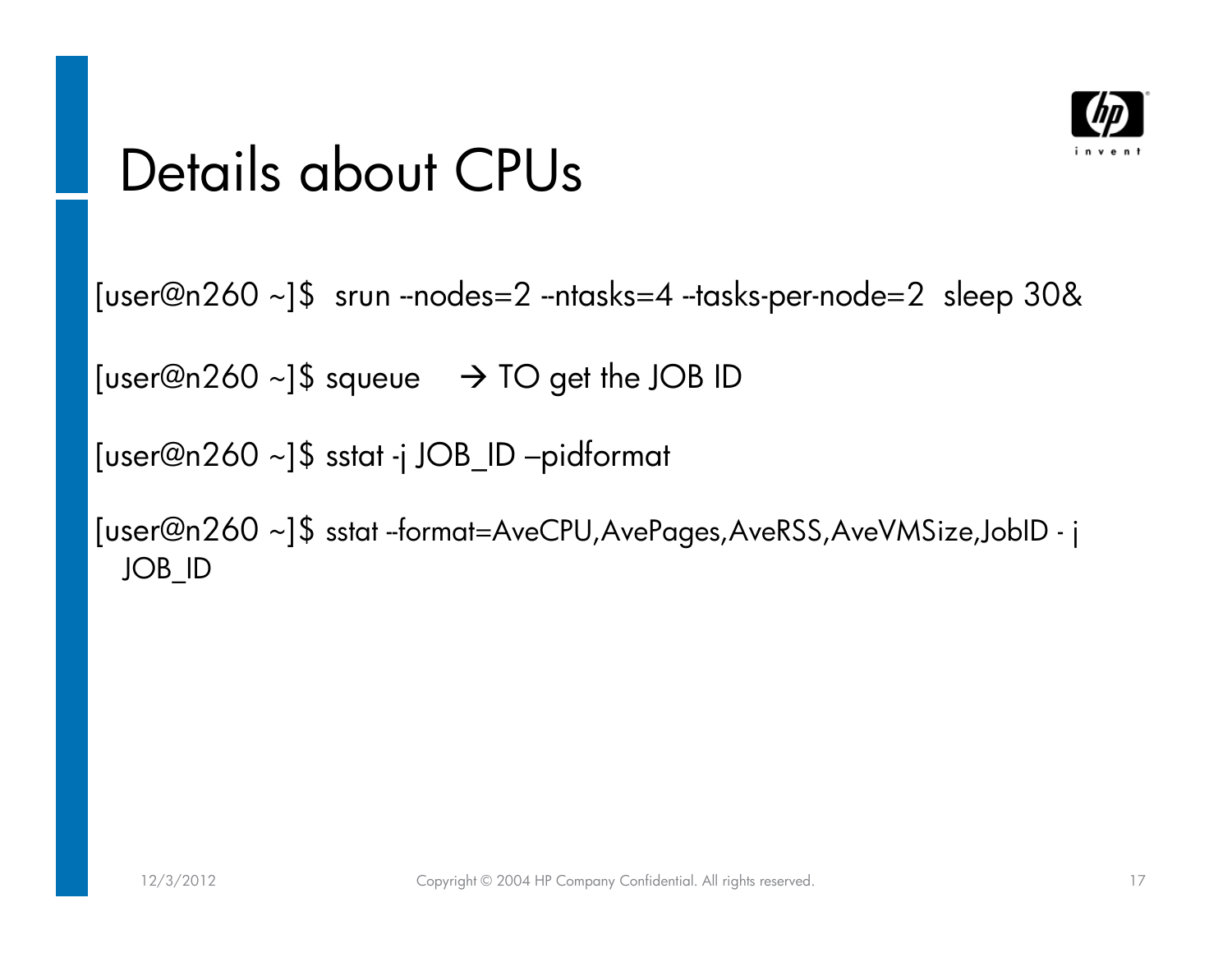

# Running a Serial Job using SLURM

•emacs hw\_hostname.c

```
\#include \ltunistd.h>

#include <stdio.h>int main(){
    char name[100];gethostname(name, sizeof(name));printf("%s says Hello!\n", name);
    return 0;
```
}<br>}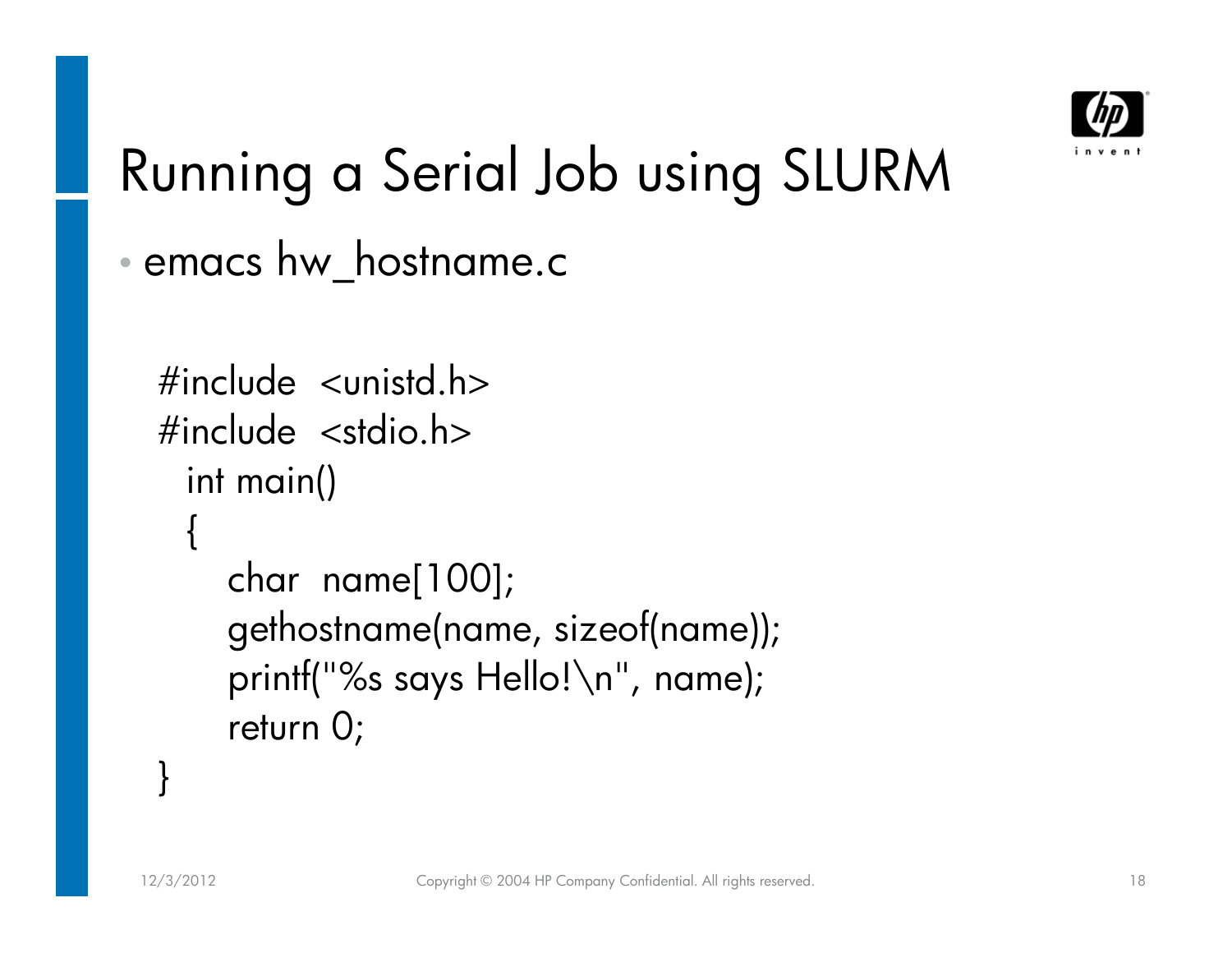

# Compile the program and run it

- •cc hw\_hostname.c -o hw\_hostname
- • ./hw\_hostname
	- −What do you see? Run the program now with srun
- • srun ./hw\_hostname
	- −What do you see?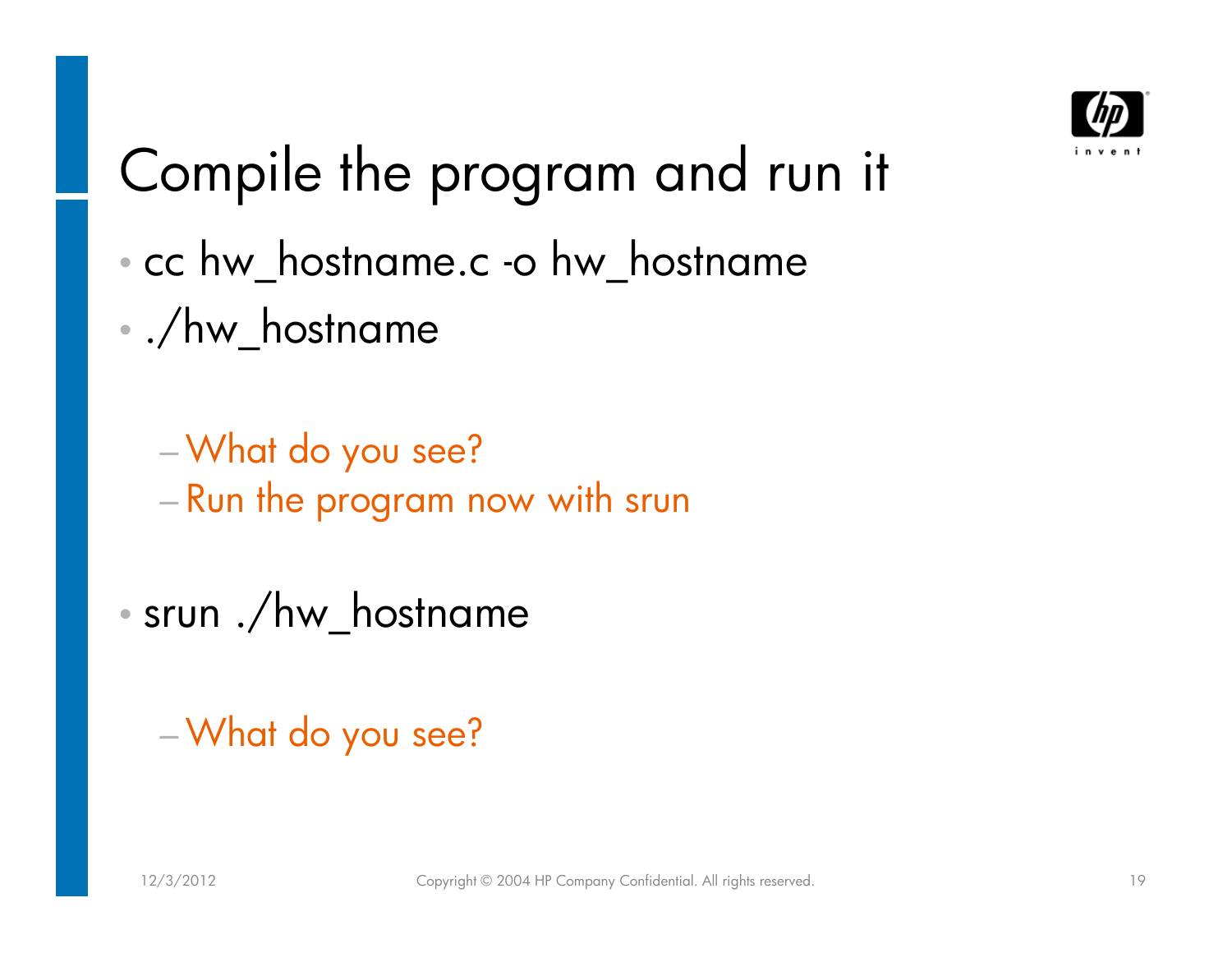# Run the same SERIAL program on mode nodes using srun



- •srun –n10 ./hw\_hostname
- •• srun -N2 -n10 --ntasks-per-node=5 hw\_hostname

•What do the command output?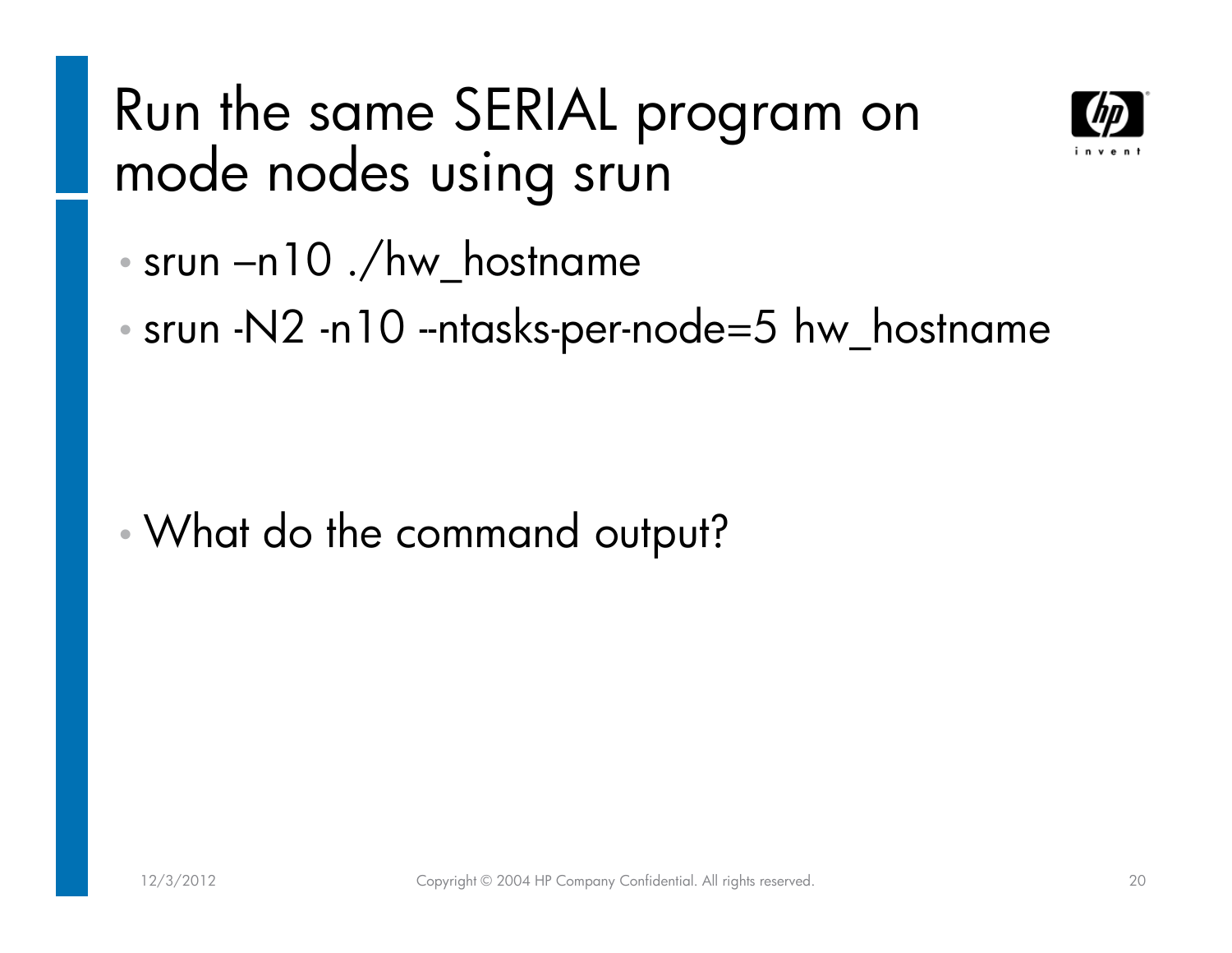

### Batch Jobs

### \*emacs script

##!/bin/bash

#SBATCH --job-name=<YOUR\_USERNAME>#SBATCH -nodes=2 #SBATCH --ntasks-per-node=8#SBATCH --get-user-env #SBATCH -D /home/<YOUR\_USERNAME>

hw\_hostname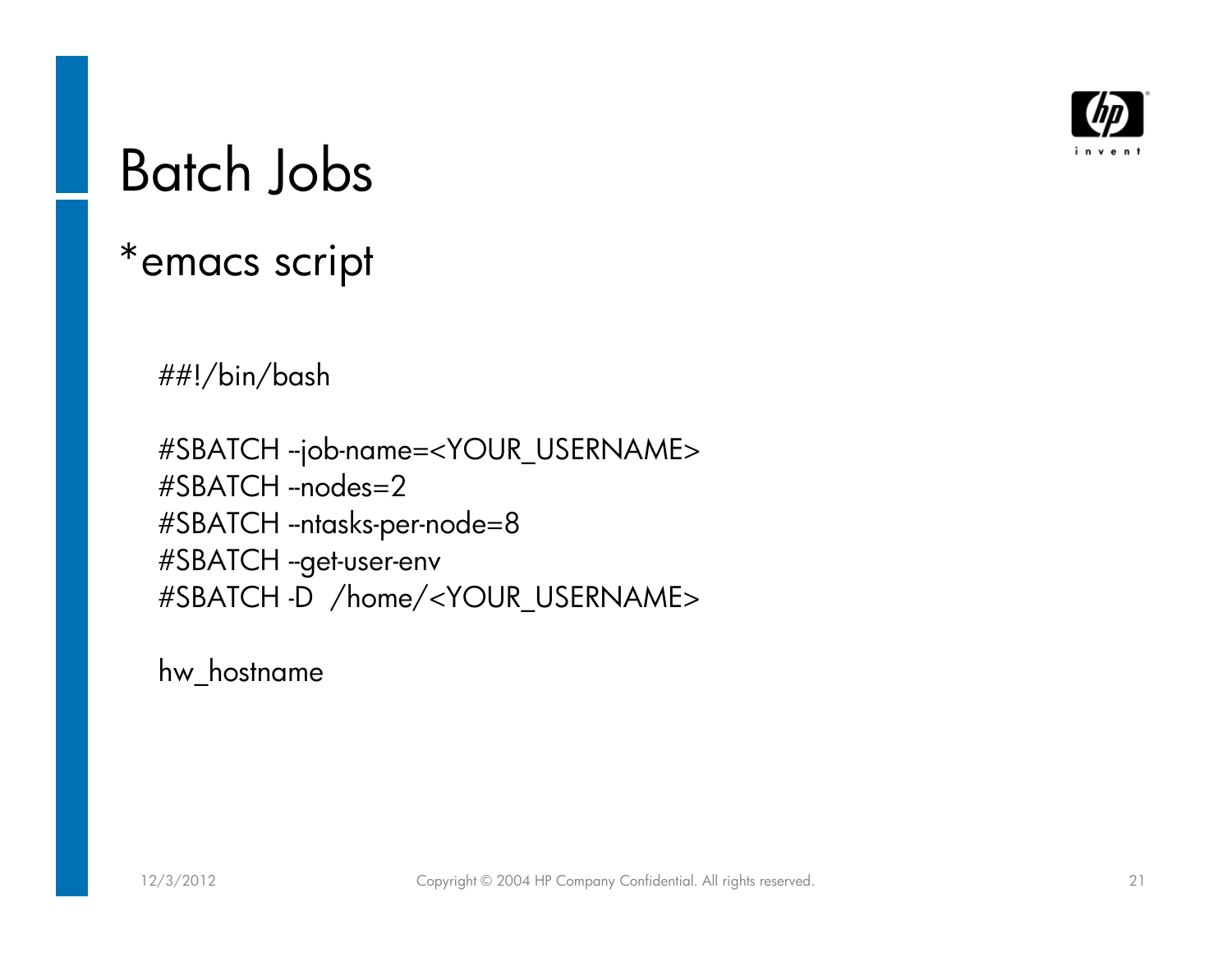

# Batch Example without srun



script slurm-XXXX.out

**\$ cat** slurm-XXXX.out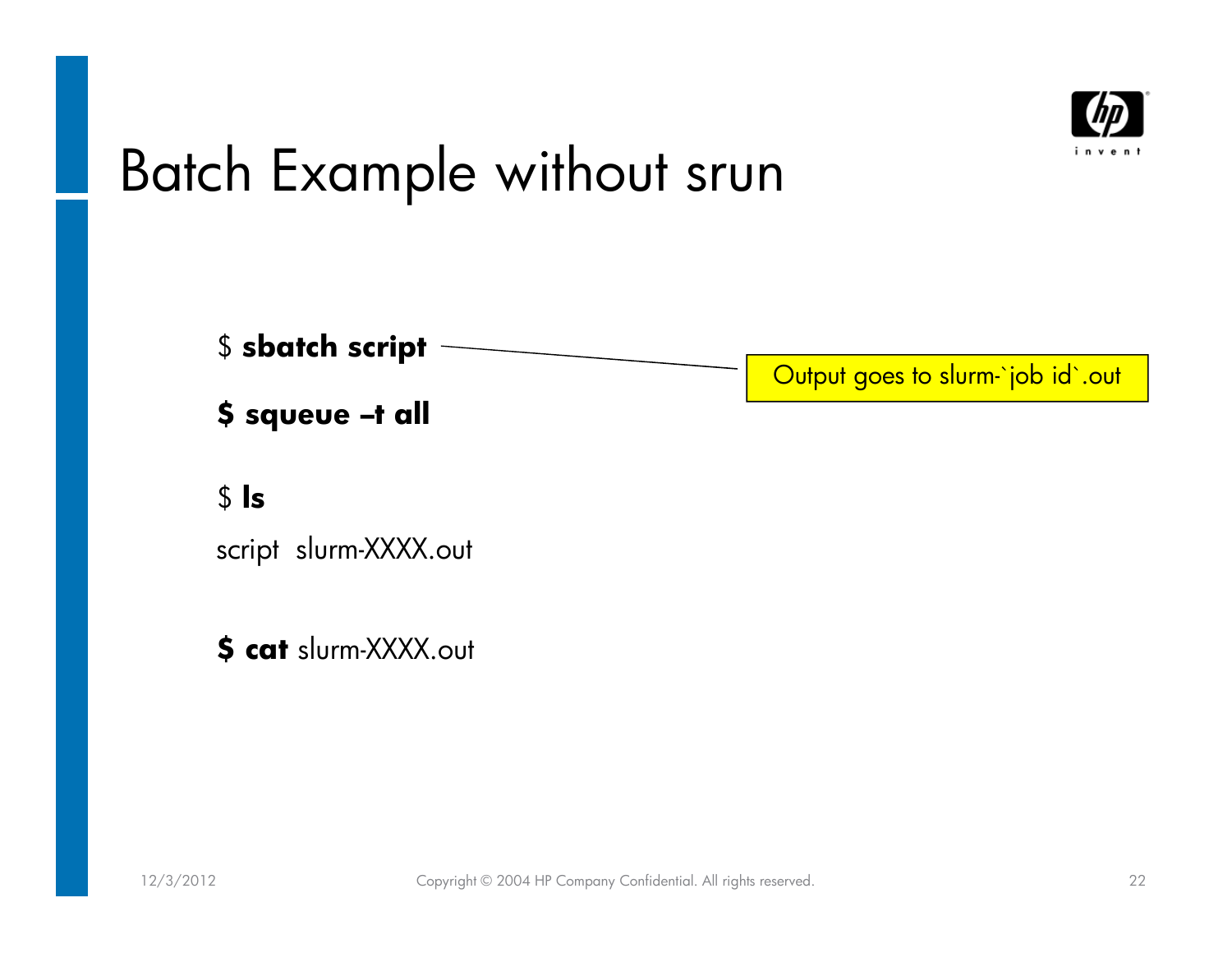

# Modify script as follows:

#### \*emacs script

##!/bin/bash

#SBATCH --job-name=<YOUR\_USERNAME>#SBATCH --nodes=2 #SBATCH --ntasks-per-node=8#SBATCH --get-user-env #SBATCH -D /home/<YOUR\_USERNAME>#SBATCH -o /home/<YOUR\_USERNAME>/JOB.%j.%N.out

srun -n 2 hw\_hostnamesrun -n 2 hostname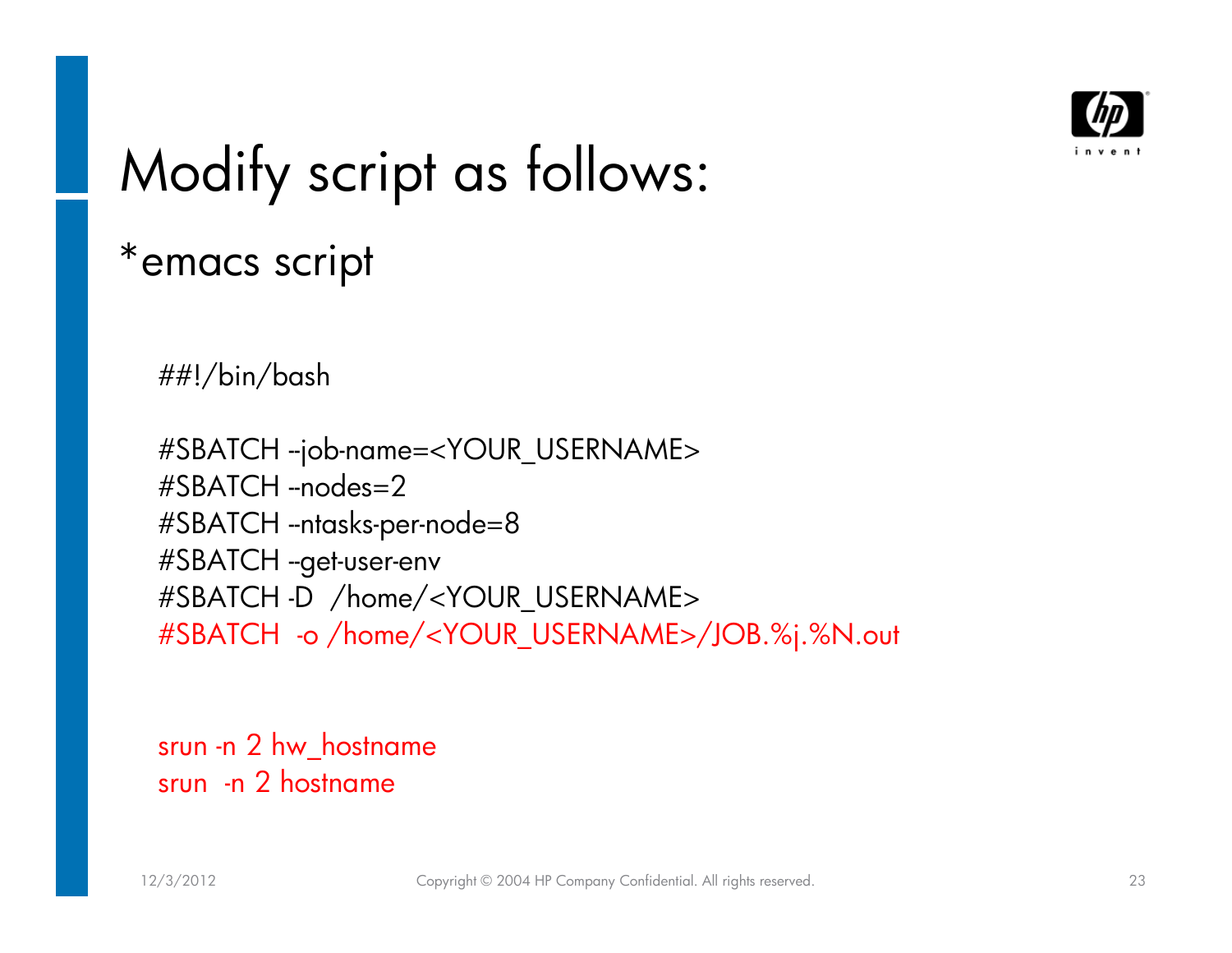

### Batch Example without srun



script slurm-XXXX.out JOB.%j.%N.out

**\$ cat** JOB.%j.%N.out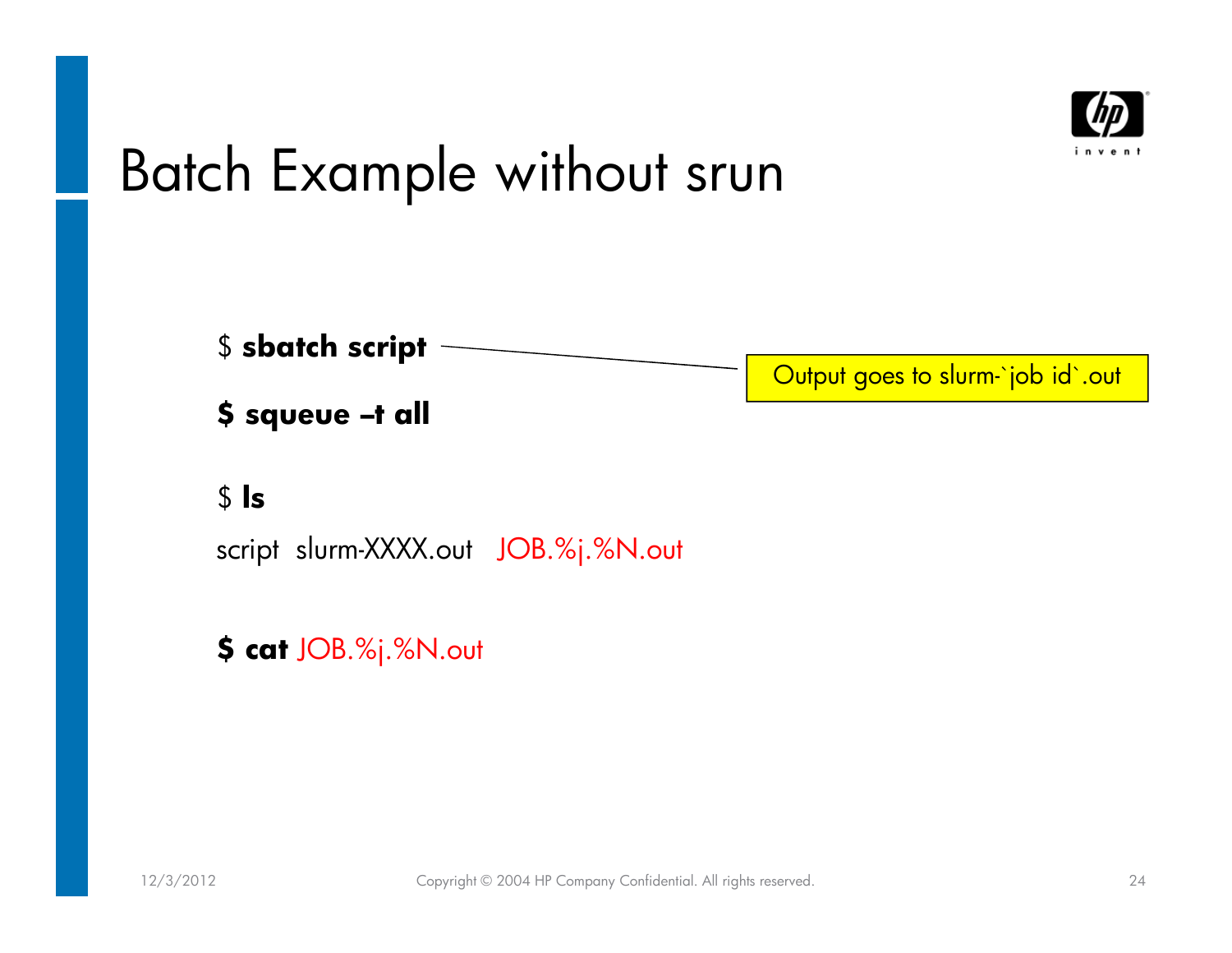

# BATCH JOB VARIABLES

- •run a "man sbatch" command but some of them are:
- •SBATCH\_JOBID Same as --jobid
- •SBATCH\_JOB\_NAME Same as -J, --job-name
- •SBATCH\_MEM\_BIND Same as --mem\_bind
	- SBATCH\_CPU\_BIND Same as --cpu\_bind
- •SBATCH\_DEBUG Same as -v, --verbose
- •SBATCH\_DISTRIBUTION Same as -m, --distribution
- •SBATCH\_EXCLUSIVE Same as --exclusive
- •SBATCH\_OVERCOMMIT Same as -O, --overcommit
- •SBATCH\_PARTITION Same as -p, --partition

•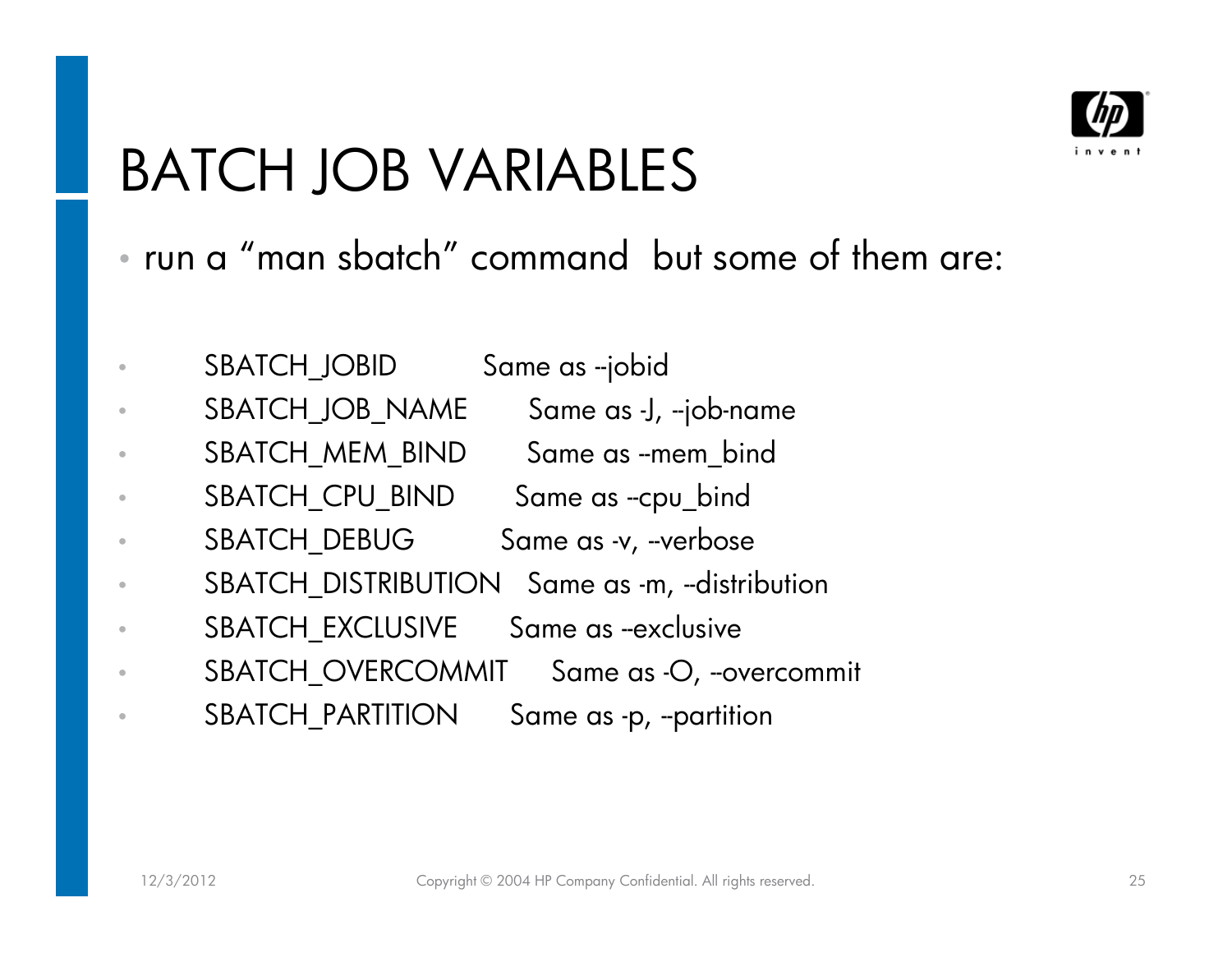

# Run parallel jobs

- •cp –r /home/hpcscrmt/apps .
- •cd apps
- •Running Hello\_world
- • $\bullet$  srun --nodes=2 --ntas $\mathsf{ks}{=}\mathsf{4}$  --label hello
- •srun -N2 -n2 --ntasks-per-node=1 hello

•srun --nodes=2 --ntasks=4 --ntasks-per-node=2 --label hello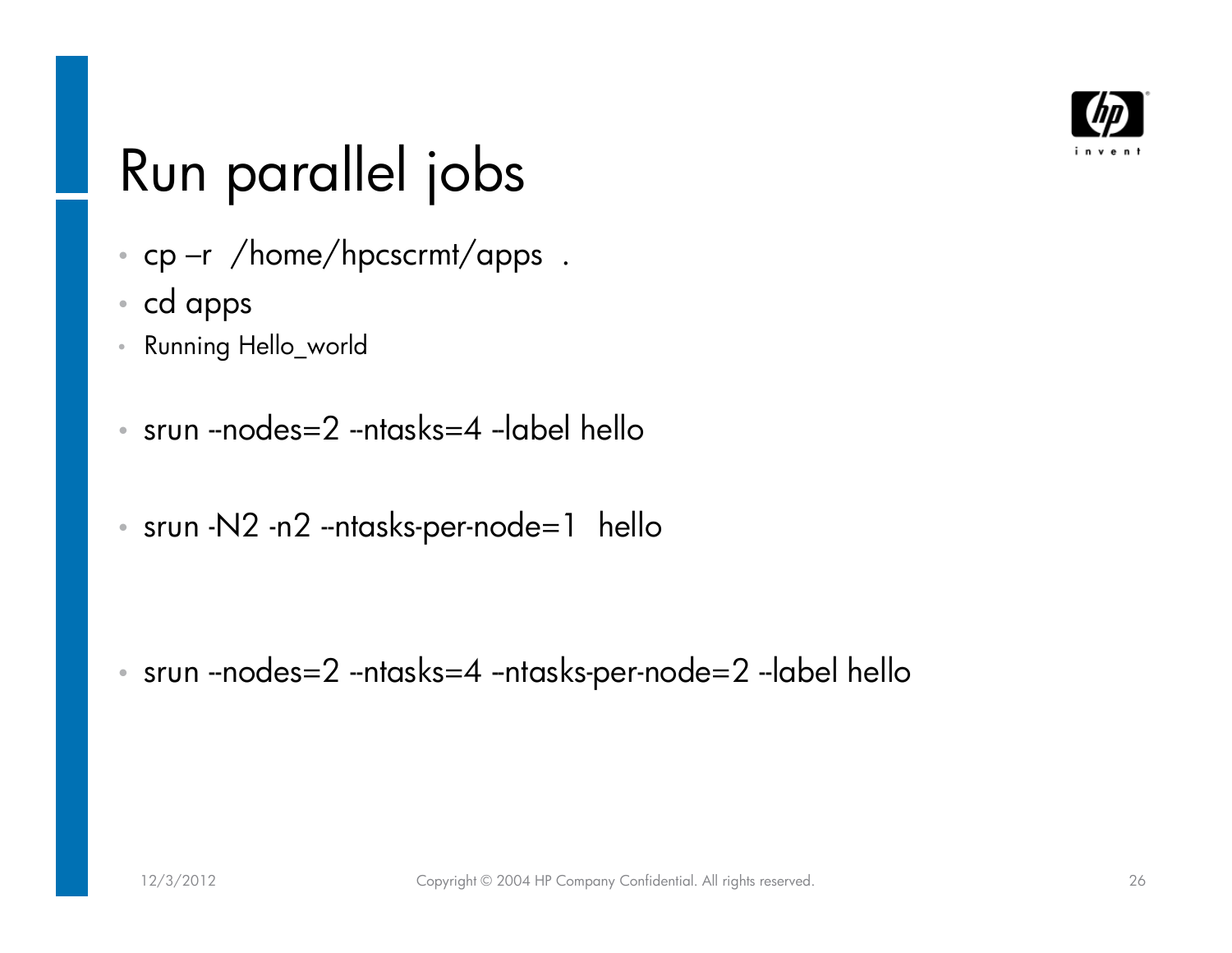

### Run parallel jobs

- •cd apps
- srun -n2 ping\_pong\_ring
- srun -n2 -N1 ping\_pong\_ring
- srun -n2 -N1 ping\_pong\_ring 100000
- srun -n2 -N2 ping\_pong\_ring
- srun -n2 -N2 ping\_pong\_ring 1000000•
- srun -n4 -N2 ping\_pong\_ring
- srun -n4 -N2 ping\_pong\_ring 1000000
- srun -n4 -N2 --ntasks-per-node=2 ping\_pong\_ring
- srun -n4 -N2 --ntasks-per-node=2 ping\_pong\_ring 1000000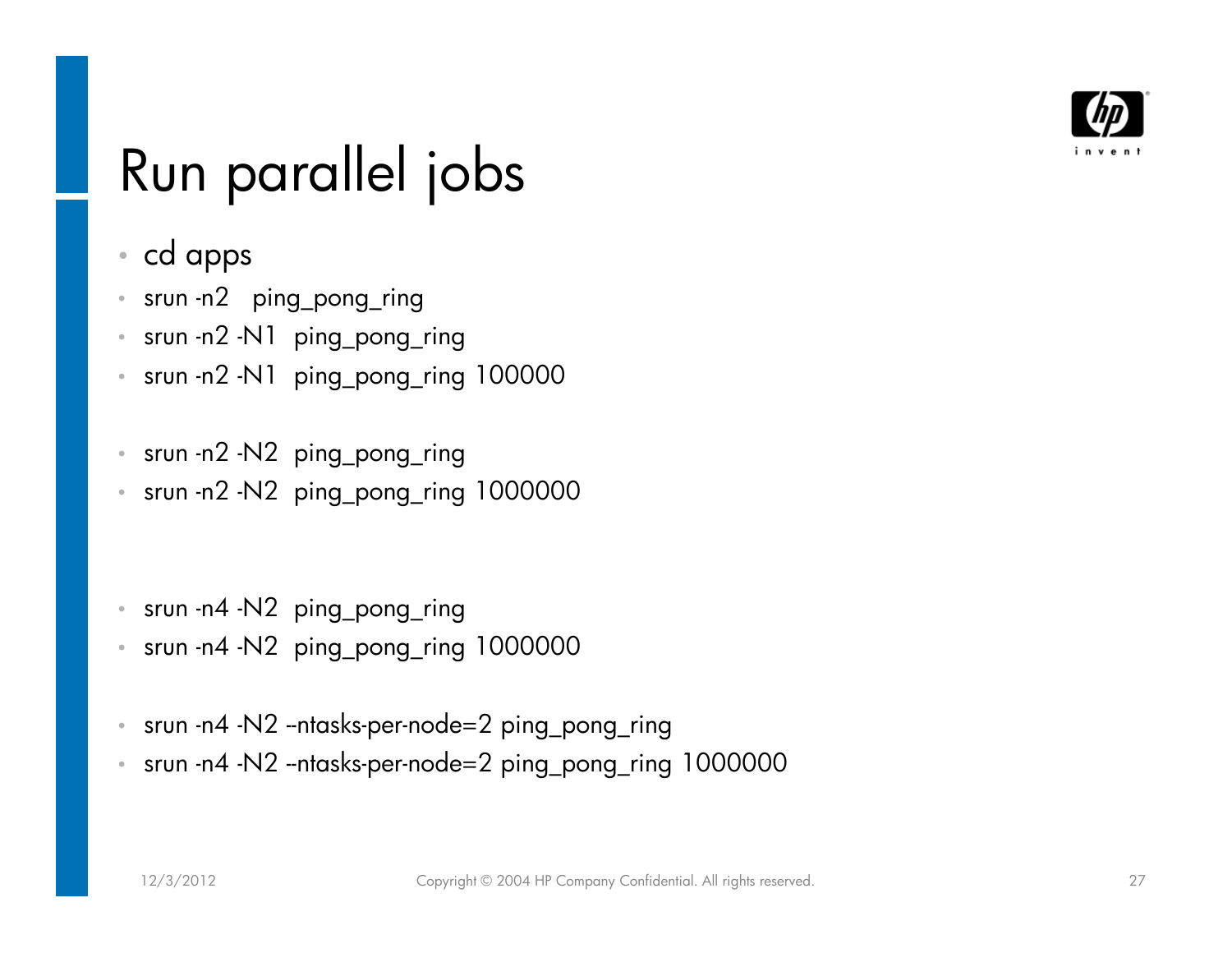

# Run parallel jobs

- default : export I\_MPI\_FABRICS=dapl
- srun -n4 -N2 --ntasks-per-node=2 ping\_pong\_ring
- srun -n4 -N2 --ntasks-per-node=2 ping\_pong\_ring <sup>1000000</sup>
- export I\_MPI\_FABRICS=tcp
- srun -n4 -N2 --ntasks-per-node=2 ping\_pong\_ring
- srun -n4 -N2 --ntasks-per-node=2 ping\_pong\_ring <sup>100000</sup>
- export I\_MPI\_FABRICS=shm
- srun -n4 -N2 --ntasks-per-node=2 ping\_pong\_ring
- •export | MPI FABRICS=shm:dapl
- srun -n4 -N2 --ntasks-per-node=2 ping\_pong\_ring
- srun -n4 -N2 --ntasks-per-node=2 ping\_pong\_ring <sup>1000000</sup>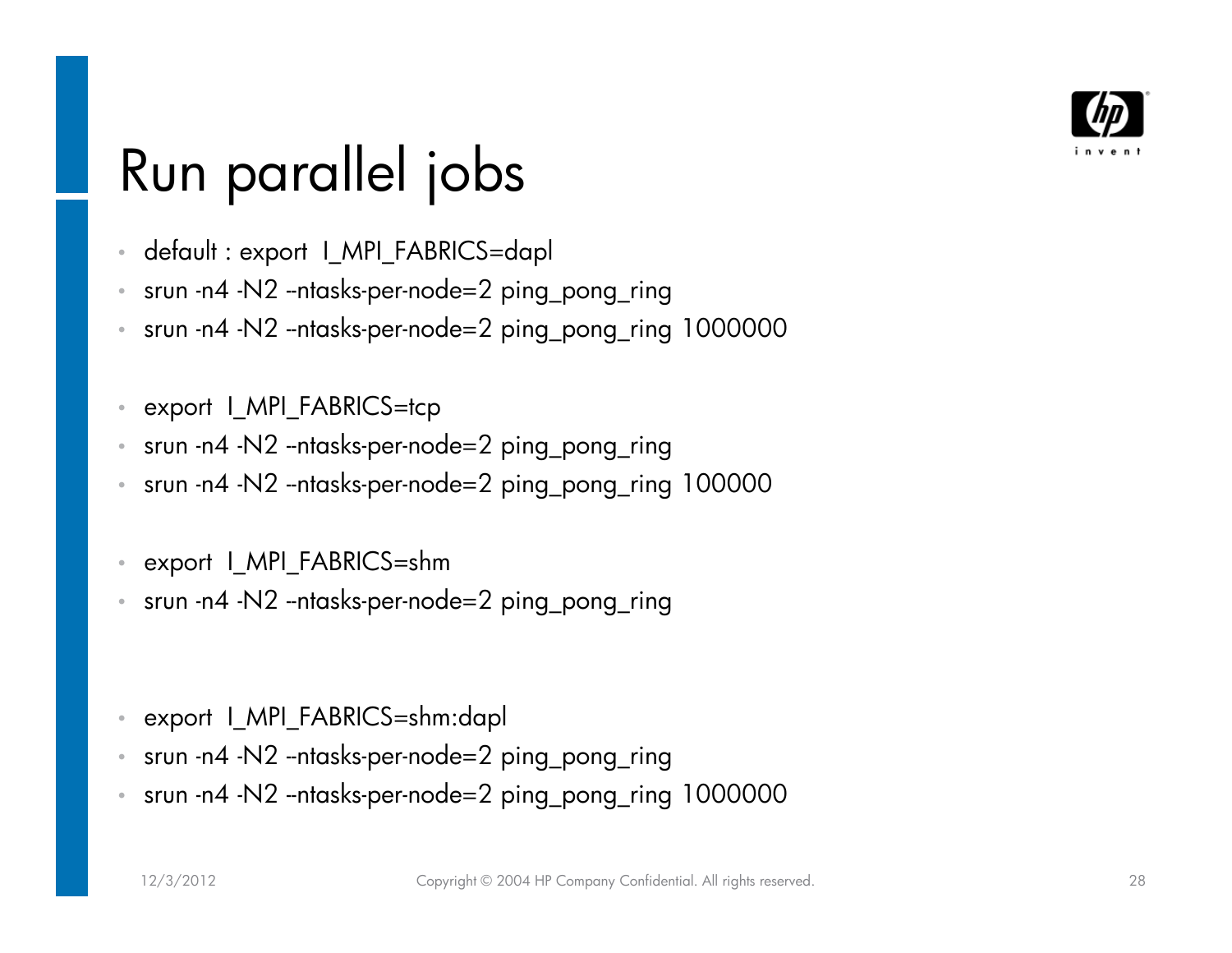

# Monitor Parallel Programs

- •Run again the pingpong but with
- •\$sbatch -n 8 script\_ping.sh 8
- •cat slurm-JOBID.out
- •In T2 type the commands

```
$ squeue --format "%i %u %C" (change format of squeue)
$
```